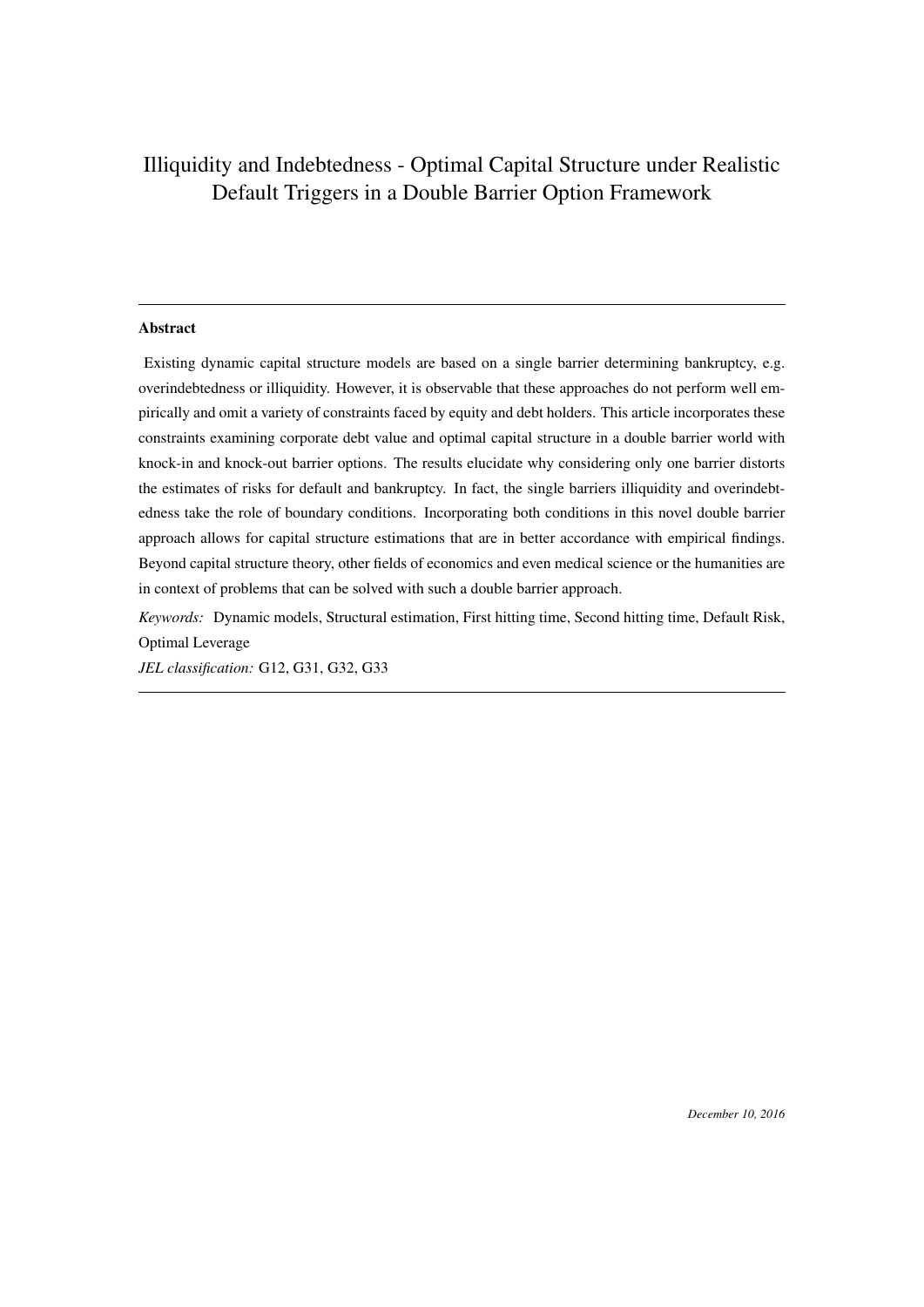#### 1. Introduction

Barrier options play a central role in several fields of science, particulary in economics. In the study of corporate finance the equity value can be determined with the help of a call barrier option on the firm value that is activated only if the firm value touches a predetermined barrier, i.e. the bankruptcy trigger. Analogously, the same holds for the debt value with the help of a put barrier option. Certainly, debt values and capital structure are interlinked variables - it is virtually impossible to determine the debt value without knowing the firm's capital structure and vice versa. But both the debt value and the capital structure are constituent parts affecting the firm's risk for default and bankruptcy. Thus, for reasonable corporate valuation it is indispensable to characterize these influencing variables correctly. If we consider only a single barrier, e.g. illiquidity or overindebtedness, the underlying valuation problem is not very difficult (c.f. Merton (1974), Rubinstein and Reiner (1991)) and already solved. However, we observe that firms are exposed to a variety of constraints. Capturing illiquidity and overindebtedness in one single model leads directly into a double barrier approach. Its syndetic path-dependency owe a modus operandi that is less straightforward than dealing only with a single barrier. Valuing a double barrier option and thereby a firm that faces changing payouts whenever the underlying process hits either of two well-defined boundaries illiquidity and overindebtedness requires extensive results of the mathematical stochastic calculus.

This article examines corporate debt value and optimal capital structure in a double barrier world with knock-in and knock-out barrier options. Besides, it gets to the bottom of the discrepancy between theoretical forecasts and empirical observations in context of capital structure theory. Therefore, separate research approaches are combined into one single model. The upper boundary represents the illiquidity barrier and catches, e.g. the distinguished approaches of Couch et al. (2012) and Kim et al. (1993). The lower barrier stands for overindebtedness and thus includes the pioneering work of Leland (1994). The derived results show that the novel combination generates results in-between the particular single constraints.

Traditional capital structure theory states that insolvency triggers are an important determinant of optimal capital structure theory. Leland and Toft (1996) include the maturity of debt into the standard Leland model. Goldstein et al. (2001) extend the model further by basing it on a stochastic EBIT-process and allowing for an option to increase debt (dynamic capital structure). Hackbarth et al. (2007) dive deeper into the debt structure explaining the relation of bank loans and market debt. Titman and Tsyplakov (2007) present a model that allows for dynamic adjustment of both its capital structure and its investment choices. However, as all of these models consider only one single bankruptcy trigger risks for default and bankruptcy are either over- or underestimated. A pure illiquidity trigger overestimates the bankruptcy risk since in case of delay in payment only a minority declare bankruptcy<sup>1</sup>. On the other hand,

<sup>&</sup>lt;sup>1</sup> Please note that in case of illiquidity we exclude the assumptions of *deep pockets* of the equity holders.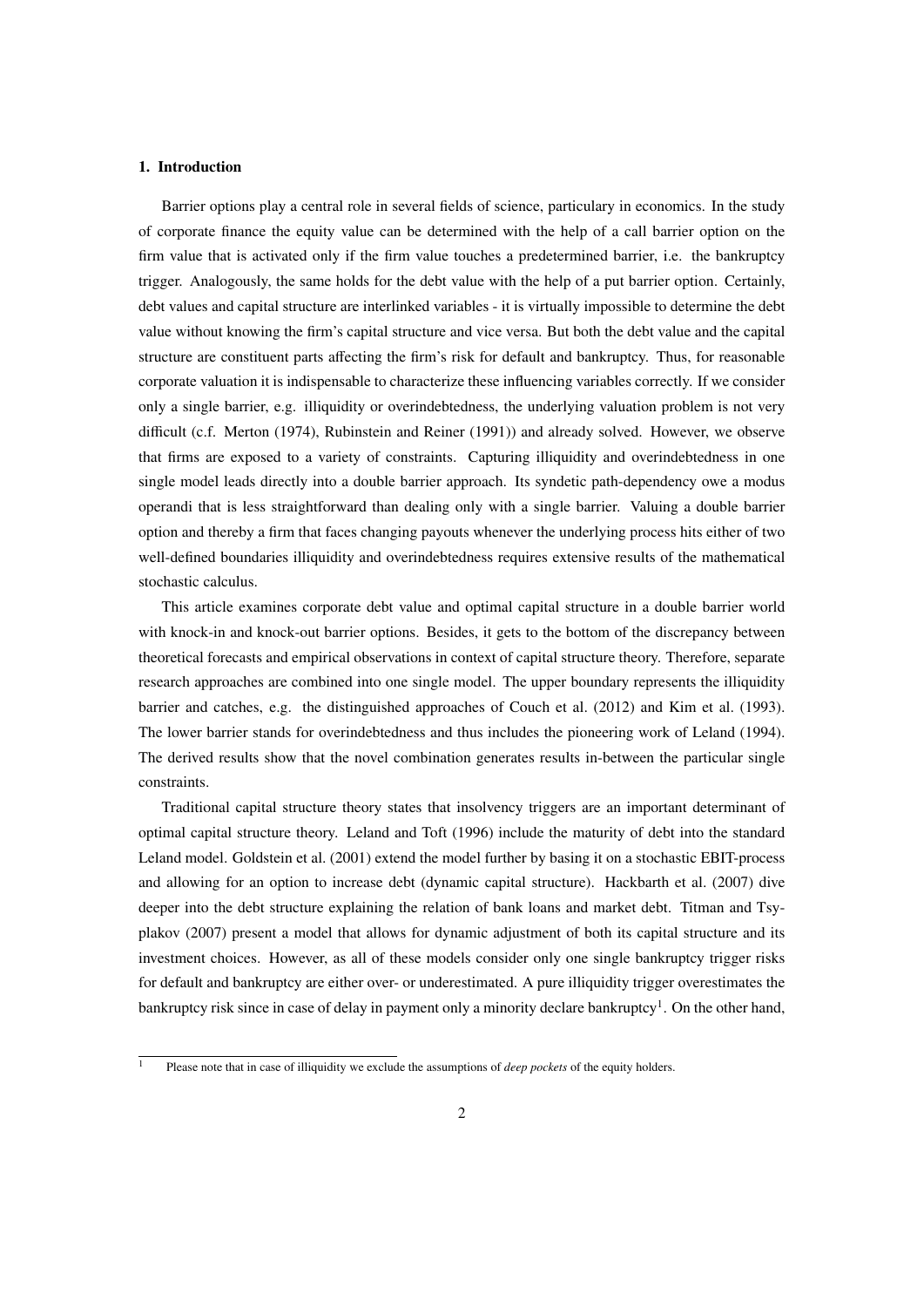the trigger that bankruptcy occurs if and only if the firm is overindebted seems too weak since it is not always reasonable on the side of the equity holders to make some additional payments. These imprecise estimations lead to the influential effect that default risks of entire industries are wrongly ranked.

This article, based on the pricing formulas of Pelsser (2000), provides the first model that investigates corporate valuation and optimal capital structure decisions in a double barrier framework with knockin and knock-out options. We are able to model both an illiquidity or covenant trigger for debt and an overindebtedness trigger determined endogenously by the equity holders. Hence, we provide a framework that best reflects realistic triggering events of default and bankruptcy. As expected our solutions to the optimal capital structure problem lie in-between the two classic approaches. By empirically testing our model for firms publicly listed in the US, we gain evidence that incorporating both triggers explains observable capital structures significantly better than existing models do.

Beyond that, we develop our double barrier framework in a general setting which is applicable in other fields of research where the object of investigation is faced with barriers. For instance, the problem of modeling optimal counter-cyclical policies (monetary policy and government investment programs) could be treated in such a framework. The diffusion of a flu is another example from biology: The flu stays normally within an endemic steady state but can suddenly become epidemic (or indeed pandemic like the 1918 flu pandemic) if its infection rate surpasses a special critical value, and it can also return to endemic state.

The generality of the application spectrum of double barrier options affects directly the composition of this article. Thus our structure is as follows: section 2 introduces the general model and depicts an intuitive access. General requirements of the two boundaries are provided. Followed by a profound analysis of the state prices this section ends with a general payout structure. In section 3 we follow the same structure with the difference that each subsection is applied to the special case of corporate valuation with illiquidity as the upper knock-in barrier and overindebtedness as the lower knock-out barrier. Thus, next to some specific mathematical requirements the exact barriers in case of illiquidity and overindebtedness are developed. Subsequently, the specific state prices are derived. Concluding this section, we develop debt value, tax benefits, bankruptcy costs, illiquidity expenses, net benefits, and equity value functions in vectorial writing. Section 4 deals with the analytic application of the model. Besides a differentiation between exogenous and endogenous variables, this section includes guidance in terms of derivations for calculating the optimal bankruptcy trigger and the optimal coupon payment. References and comparisons to the single barrier models are made and possible extensions of our model are highlighted. The section ends with an empirical test of our model results versus the observed leverage ratios of firms of all NAICS sectors publicly listed in the US. Section 5 concludes the article.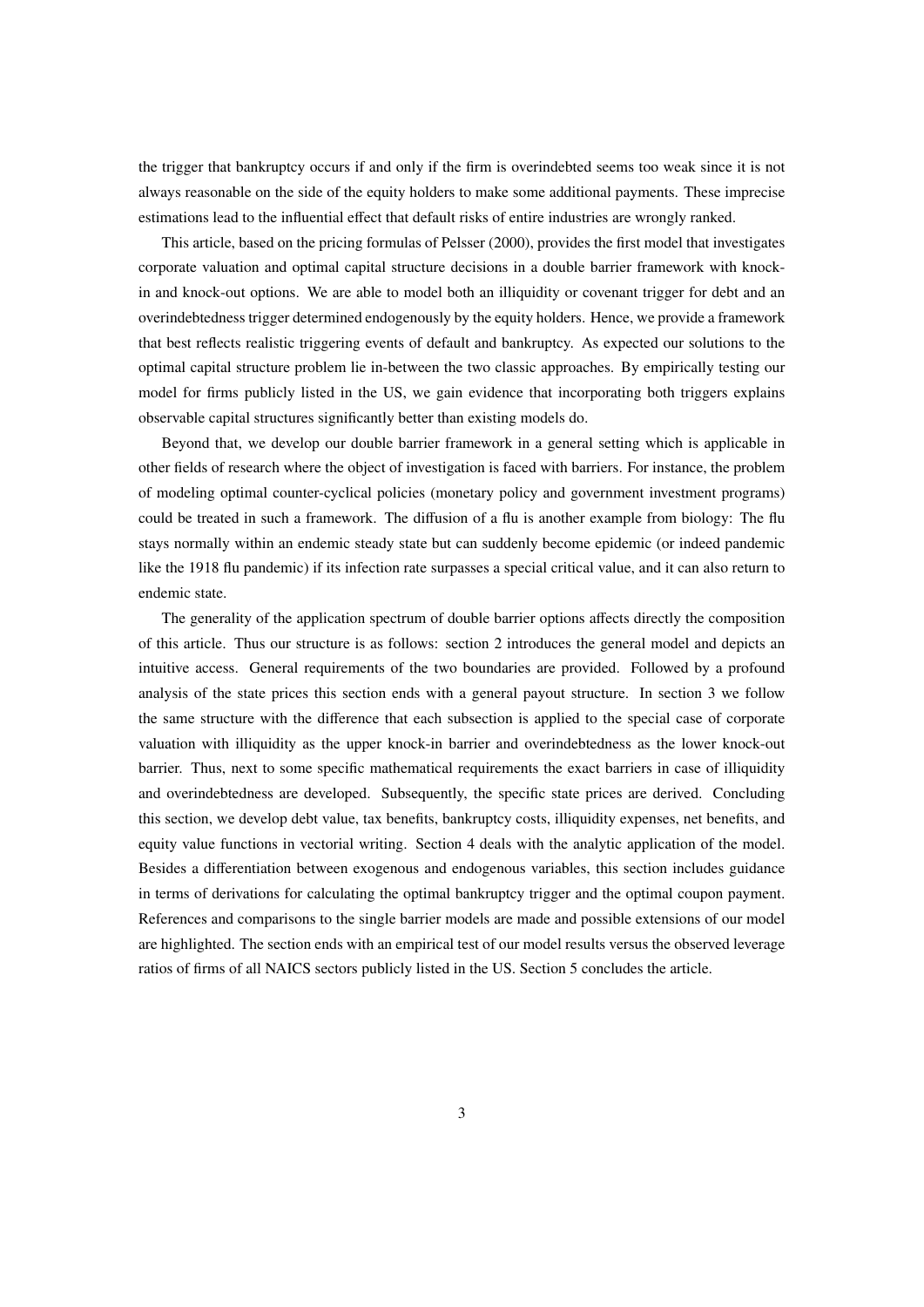#### 2. The General Double Barrier Model

#### *2.1. Mathematical Requirements for the General Model*

The assumptions we make about the nature of uncertainty are standard and we try to state them as general as possible. There exists a probability space  $(\Omega, \mathcal{F}, \mathbb{P}, (\mathcal{F}_t)_{t\geq 0})$  supporting a standard Brownian motion  $W_t$ , where  $\Omega$  is the sample space,  $\mathcal F$  the  $\sigma$ -algebra and  $\mathbb P$  the corresponding probability measure. We denote the available information at time *t*, with  $t \in [0, \infty)$ , by the filtration  $\mathcal{F}_t \subset \mathcal{F}_s$  with  $0 \le t < s$ where  $\mathcal{F}_t$  describes the augmented  $\sigma$ -algebra generated by  $W_t$ .

We consider a stochastic process  $(R_t)_{t \in [0,\infty)}$ , e.g. a revenue process that can be characterized by the following stochastic differential equation (SDE)

$$
dR_t = \mu R_t dt + \sigma R_t dW_t \tag{2.1}
$$

where  $\mu \in \mathbb{R}$  is the (constant) growth rate,  $\sigma \in \mathbb{R}_0^+$  is the corresponding (constant) volatility of the stochastic process  $R_t$ , and  $W_t$  is a standard Brownian motion for  $t \in [0, \infty)$ . The index *t* represents the time horizon, i.e.  $t \in [0, \infty)$ . The initial value  $R_0$  needs to be positive, i.e.  $R_0 \in \mathbb{R}^+$ .

#### *2.2. Default Triggers - An Intuitive Access to the General Model*

Let us consider a stochastic process that is faced with different boundary conditions  $B^U$ ,  $B_u$  and  $B_l$ . We assume that the starting point of the process  $R_0$  is greater than  $B_u$ . The initial area is called *liquidity state* ( $LS$ ). At the very moment when the process hits the initial barrier  $B<sub>u</sub>$  the process leaves  $LS$  and enters *illiquidity state* (*IS*). When the process hits  $B_u$  for the first time we call the first hitting time  $\theta_{u_0}$ . Continuing from the value  $B_u$  in time  $\theta_{u_0}$  there are three basic options: (i) The process runs directly into the *bankruptcy state* (*BS*) in  $\theta_l$ , hits the lower barrier  $B_l$  and ceases to exist. (ii) The process lives until infinity between the two boundaries  $B^U$  and  $B_l$ . Finally, (iii) The process leaves *IS* by hitting the upper-upper barrier  $B^U$  and reenters LS at time  $\theta^{U_0}$ .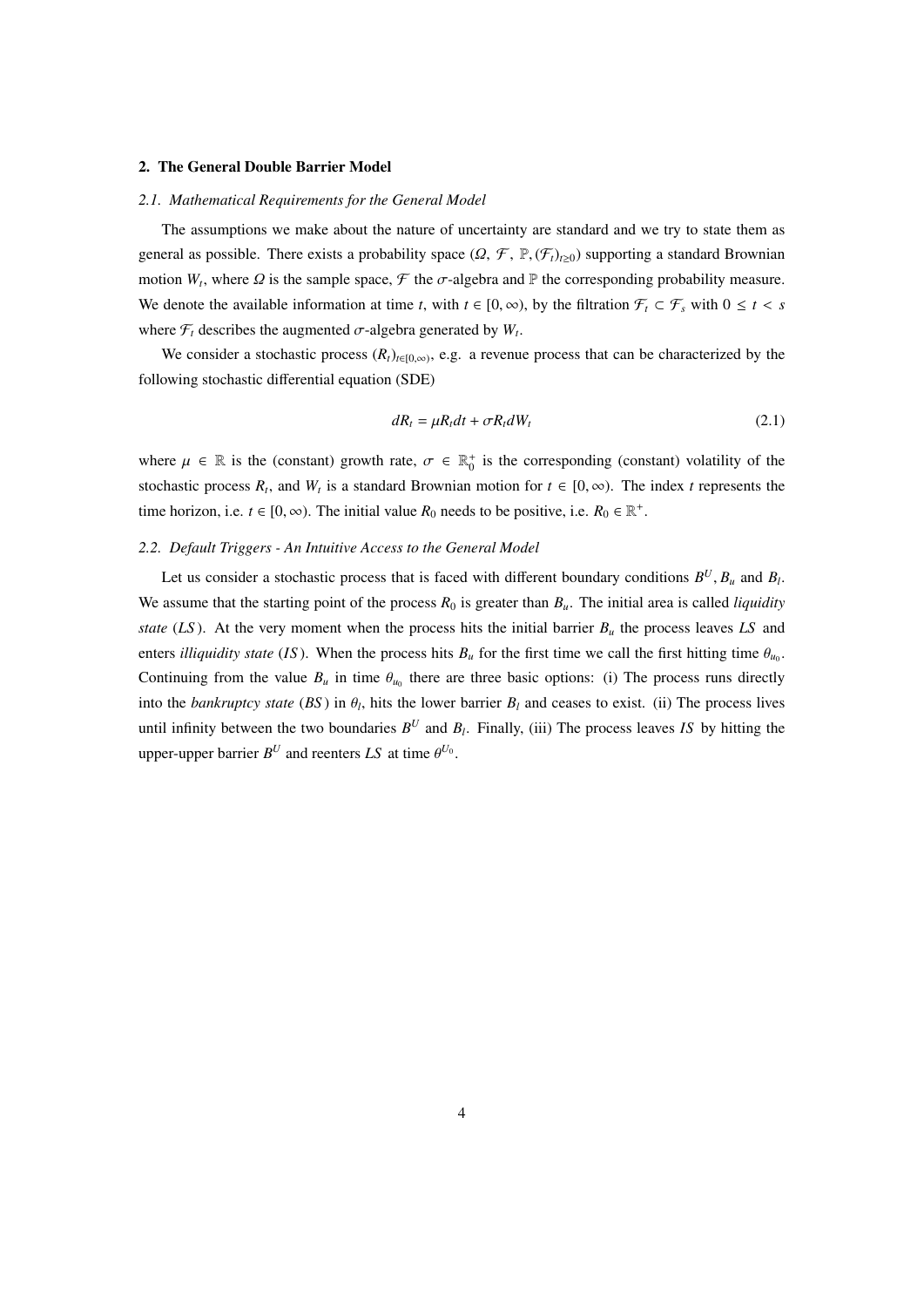Figure 1: Introduction to the General Model



This figure depicts a stochastic process that starts in the *liquidity state* (LS). The process runs into *illiquidity state* (IS) at the moment  $\theta_{u_0}$  when the lower-upper barrier  $B_u$  is hit. Continuing in IS, the process reenters LS in  $\theta^{U_0}$  by hitting the upper-upper boundary  $B^U$ . In  $\theta_{u_1}$  the process touches the lower-upper boundary  $B_u$  again and falls back into IS. Finally, the process is killed in  $\theta_l$ , i.e. the process runs into *bankruptcy state* (BS) and hits thus the lower barrier *B<sup>l</sup>* .

The instant of time where the process enters another state are mathematically known as stopping times<sup>2</sup>. Obviously, there is no need to subscript the hitting time  $\theta_l$  due to the simple fact that the process is killed at the precise moment when it hits  $B_l$ . On the other hand, there is an obligation to subscript  $\theta_{u_l}$ and  $\theta^{U_i}$  with  $i \in \mathbb{N}_0$ , respectively because  $B_u$  and  $B^U$  could be hit countably infinite times almost surely without hitting  $B_l$ . In our framework the barriers  $B_u$ ,  $B^U$  and  $B_l$  are constant in time. Please notice that there are only two possibilities: Either  $B_u$  is an valid barrier, i.e.  $B_u$  is *on* and this implies that  $B^U$  and  $B_l$ are both switched off or vice versa (c.f. figure 1).

#### *2.3. State Prices in the General Model*

Before we can adapt the aforementioned framework to an optimal capital structure model, we need to derive the state prices of our defined states. State prices reflect the present value of an asset that pays 1\$ if a certain state is reached. In other words, state prices represent the probability of entering a certain state discounted back to today. Figure 2 illustrates our methodology.

<sup>2</sup> In the following named as hitting times. For a formal definition c.f. Definition 2.1.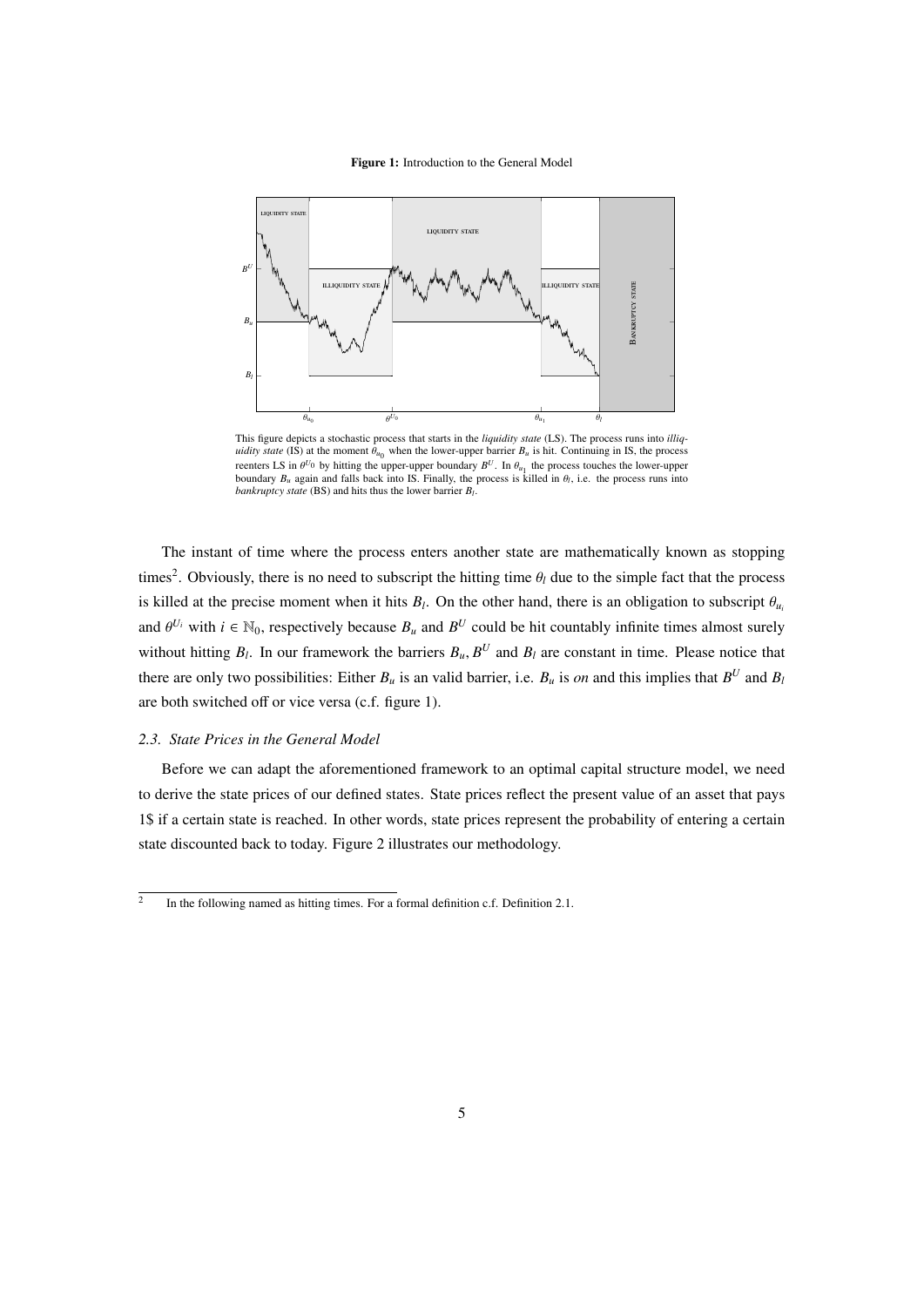

Figure 2: State Prices  $p_0$ ,  $p_1$ ,  $p_2$ , and  $p_3$  in the General Model

θ*ui* represents an arbitrary point in time at which the firm runs into *illiquidity state* (IS) coming from *liquidity state* (LS).  $\theta^{U_i}$  represents an arbitrary point in time at which the firm runs into LS coming from IS.  $\theta_l$  is the exact point in time at which bankruptcy occurs.  $R_0$  is the starting point of the stochastic process.  $B^U$  and  $B_u$  is the upper knock in barrier option, respectively.  $B_l$  is the lower knock out barrie The field on a lighter grey background *LS* represents the *LS* . In contrast the field on a darker grey background *IS* symbolizes *IS* . The parallel dashed lines indicate that the given figure is only an excerpt of the underlying process.

stochastic process  $R_t$  equals  $B_t$  for an arbitrary  $t \in [0, \infty)^3$ . Finally,  $p_3$  is represented in the last figure The first graph sketches a firm that runs from *LS* into *IS*. This is abbreviated by  $p_0$ . The second shows the path of a firm that runs from *IS* into *LS*, denoted by  $p_1$ . The third picture represents the path of a firm that goes bankrupt entering  $BS$ , labeled with the state price  $p_2$ . Note that having been in *IS* is a crucial prerequisite for running into *BS* . Obviously, the firm is bankrupt at the very moment when the that shows again a firm running from LS to IS. The difference to the first picture is that the last represents the behaviour of one path in the middle of a firm's life, while the first illustrates only a possible path development at the beginning of a firm's life. Without loss of generality the following figure comprises all possible development opportunities of a firm in a double barrier option frame work, i.e. a framework with a changing upper knock-in barrier characterized by the lower-upper barrier  $B<sub>u</sub>$  and the upper-upper barrier  $B^U$ , respectively and a lower knock-out barrier  $B_l$ .

Having given an intuitive access to the state prices, it is indispensable to provide a proper definition of  $p_0, ..., p_3$ . We start with formally defining the hitting times  $\theta_{u_i}, \theta^{U_i}$  and  $\theta_i$ 

 $\overline{3}$  To be more precise, this happens if and only if  $t = \theta_l$  (c.f. Def. 2.1).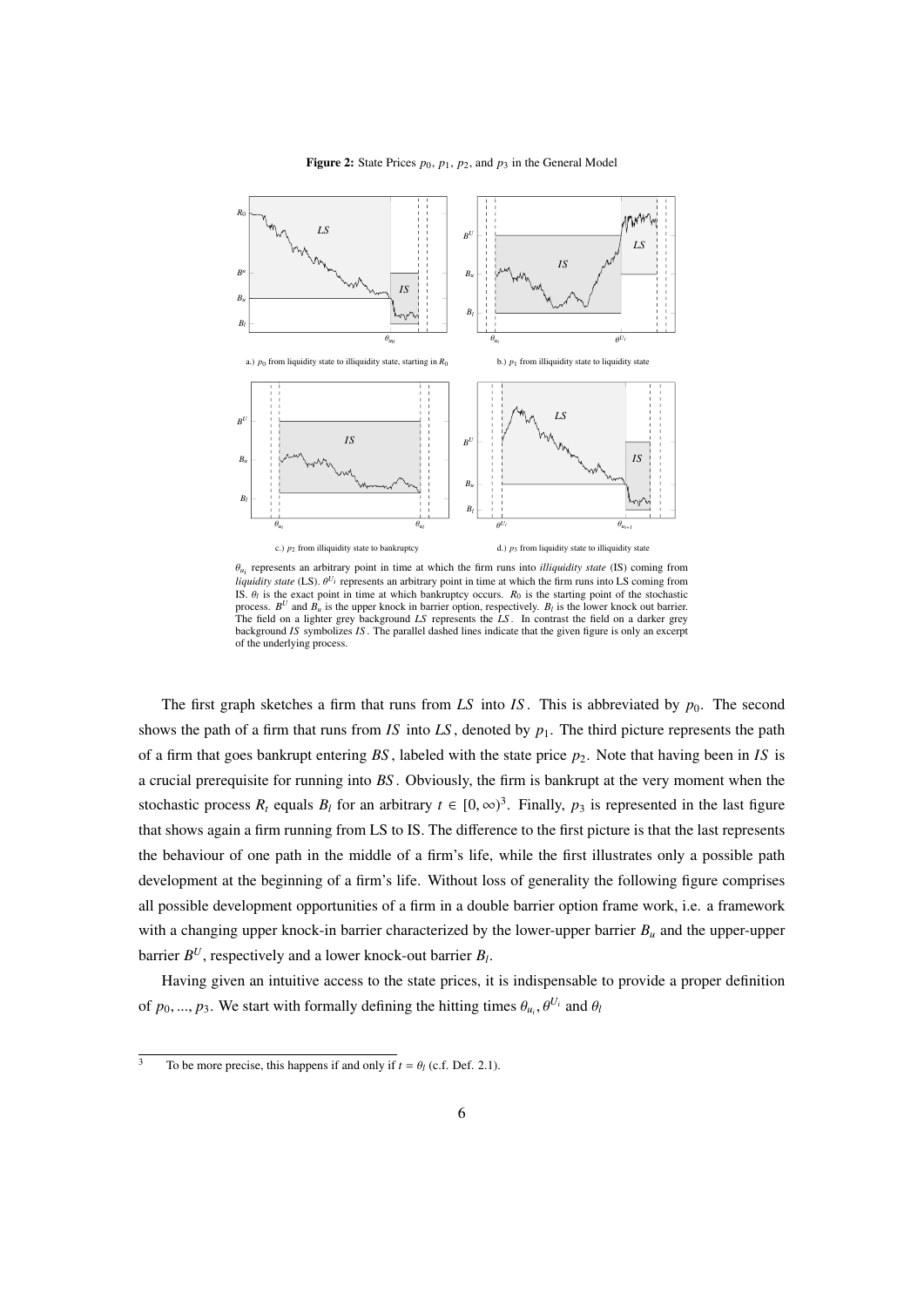**Definition 2.1 (Hitting Times).** Given three boundary constraints  $B_l, B_u, B^U$  with  $B_l \leq B_u < B^U$ , the *corresponding hitting times are defined as follows for*  $i \in \mathbb{N}_0$ *:* 

$$
\theta_l := \inf\{t \ge 0 \mid R_t = B_l\}
$$
  
\n
$$
\theta_{u_0} := \inf\{t \ge 0 \mid R_t = B_u\}
$$
  
\n
$$
\theta^{U_0} := \inf\{t \ge \theta_{u_0} \mid R_t = B^U \land R_s > B_l \text{ for all } s \in [\theta_{u_0}, t]\}
$$
  
\n
$$
\theta_{u_1} := \inf\{t \ge \theta^{U_0} \mid R_t = B_u \land R_s > B_l \text{ for all } s \in [\theta^{U_0}, t]\}
$$
  
\n...  
\n
$$
\theta_{u_i} := \inf\{t \ge \theta^{U_{i-1}} \mid R_t = B_u \land R_s > B_l \text{ for all } s \in [\theta^{U_{i-1}}, t]\}
$$
  
\n
$$
\theta^{U_i} := \inf\{t \ge \theta_{u_i} \mid R_t = B^U \land R_s > B_l \text{ for all } s \in [\theta_{u_i}, t]\}.
$$

**Remark 2.2.** *Technically speaking, for the definition of*  $\theta_{u_i}$  *we can omit the constraint*  $R_s > B_l$  *for all s*  $\in$ [θ *Ui*−<sup>1</sup> , *t*]*. So the following remains*

$$
\theta_{u_i} := \inf \{ t \ge \theta^{U_{i-1}} \, | \, R_t \le B_u \}. \tag{2.2}
$$

*Owing to readability we do not suppress this constraint, since we want to make sure that the above given nonempty stopping times*  $\theta_{u_i}$  and  $\overline{\theta^{U_i}}$  for  $i \in \mathbb{N}_0$  exclude bankruptcy.

**Remark 2.3.** *If*  $\theta_{u_i} \leq \theta_l \leq \theta^{U_i}$ , then  $\theta_{u_{i+1}} = \theta^{U_i} = \emptyset$ .

*Proof.* Assume that  $\theta_{u_i} \leq \theta_l \leq \theta^{U_i}$ . This yields that  $\theta^{U_i} = \emptyset$ . Simply applying the definition for  $\theta_{u_{i+1}}$  we have

$$
\theta_{u_{i+1}} = \inf\{t \ge \theta^{U_i} \mid R_t = B_u \land R_s > B_l \forall s \in [\theta^{U_i}, t]\}
$$
  
= 
$$
\inf\{t \ge \theta^{U_i} \mid R_t = B_u\}
$$
  
= 
$$
\emptyset.
$$

The last equality holds due to the simple fact that  $R_t$  for all  $t \geq \theta_l$  and  $\theta^{U_i} \geq \theta_l$  owing to the above mentioned assumption.

Based on the aforementioned insights, we define the state prices  $p_0$ ,  $p_1$ ,  $p_2$ ,  $p_3$  as follows:

#### **Definition 2.4 (State Prices**  $p_0, ..., p_3$ **).**

 $p_0$  is the price of a knock out barrier option that pays  $1 \text{ } \$ \text{ }$  in  $\theta_{u_0}$  starting in t = 0 (with the correspond*ing ordinate value*  $R_0$ *) when the stochastic process*  $(R_t)_{t \in [0,\infty)}$  *hits the lower-upper barrier*  $B_u$ *, i.e.*  $p_0$ *represents the discounted probability of hitting*  $B_u$  *in*  $\theta_{u_0}$ *.* 

*Analogously,*  $p_1$  *is the price of 1 \$ in*  $\theta^{U_i}$  *starting in*  $\theta_{u_i}$  *for all*  $i \in \mathbb{N}_0$  *(with the corresponding ordinate value B<sub>u</sub>)* when the stochastic process  $(R_t)_{t \in [0,\infty)}$  *hits the upper-upper barrier B<sup>U</sup> without hitting the lower barrier B<sup>l</sup> .*

 $p_2$  *is the price of 1 \$ in*  $\theta_l$  *starting in*  $\theta_{u_i}$  *for alle*  $i \in \mathbb{N}_0$  *(with the corresponding ordinate value*  $B_u$ *) when the stochastic process*  $(R_t)_{t\in[0,\infty)}$  *hits the lower barrier*  $B_l$  *without hitting the upper-upper barrier*  $B^U$ .

*Finally, p<sub>3</sub> is the price of a knock out barrier option that pays 1 \$ in*  $\theta_{u_{i+1}}$  *starting in*  $\theta^{U_i}$  *for all*  $i \in \mathbb{N}_0$ *(with the corresponding ordinate value*  $B^U$ *) when the stochastic process*  $(R_t)_{t\in[0,\infty)}$  *hits the lower-upper barrier Bu.*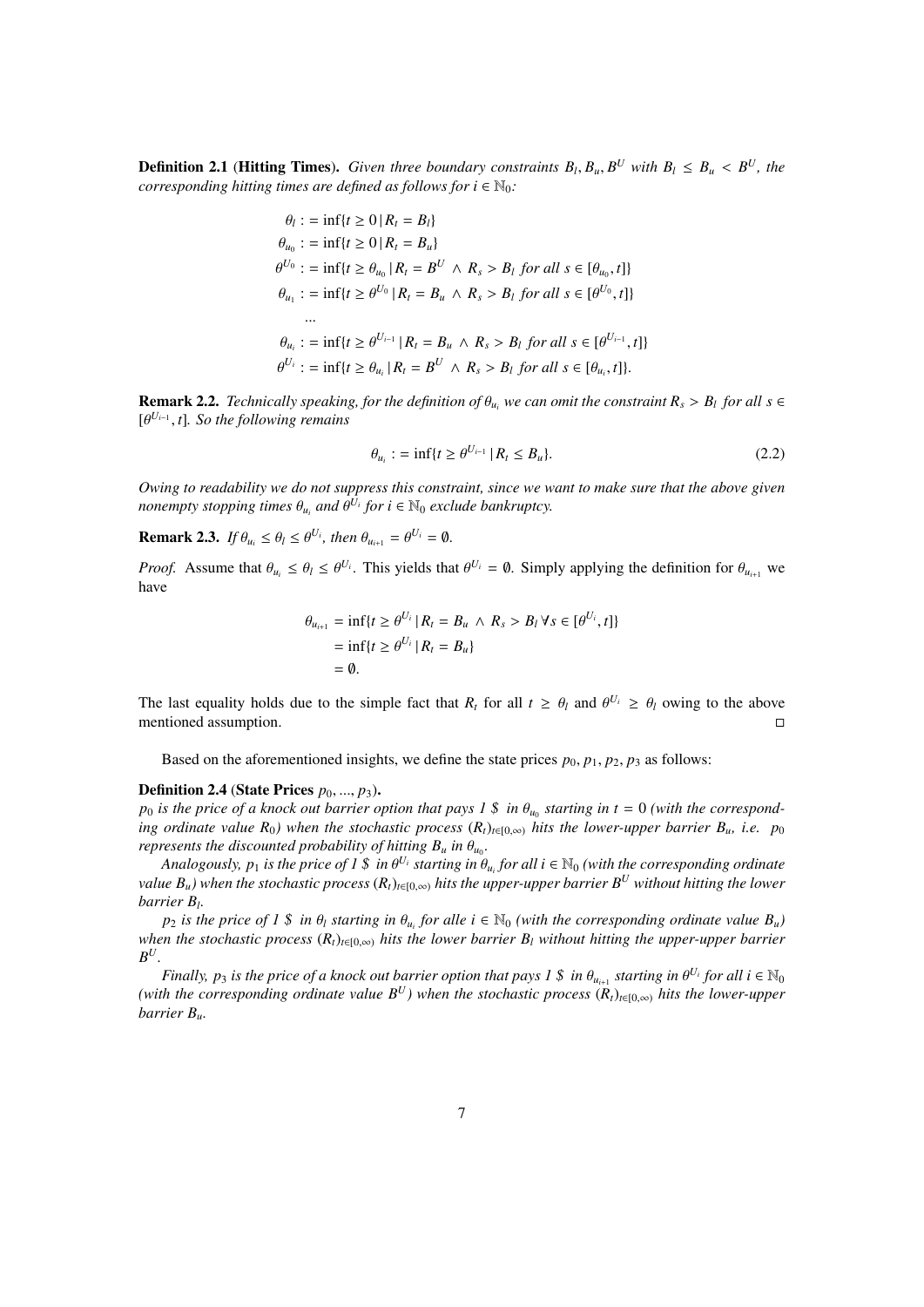#### *2.4. Contingent Claims in the General Setting*

Now we have the instruments to consider a general quantifiable model generating the following payout structure. Without loss of generality this excerpt shows all possible states of a firm that has not hit  $B_l$  yet.

 $\theta_{u_0}$   $\theta$  $\theta_{u_j}$ *Bl Bu*  $B^U$ *R*0 *A*4 *A*3 *A*5  $A_4$   $A_4$ *A*<sup>1</sup> *A*<sup>1</sup> *A*<sup>1</sup>  $A<sub>2</sub>$ 

Figure 3: General Payout Structure of a Stochastic Process

The figure depicts a general payout structure that can be generated in a double barrier framework with *liquidity state* (LS) , *illiquidity state* (IS) and *bankruptcy state* (BS). If the underlying process is in LS the payout equals *A*1. In case of IS the generated payout is *A*2.Hitting the lower boundary  $B_l$  the payout accords with  $A_3$ . The same holds for the lower-upper barrier  $B_u$  and the payout  $A_4$  and the upper-upper barrier  $B^U$  with the payout  $A_5$ , respectively.

The capital letters  $A_j$ ,  $j = 1, ..., 5$  are place holders for an arbitrary payout subject to the stochastic process  $(R_t)_{t\in[0,\infty)}$ . The area  $A_1$  comprises an arbitrary payout of  $R_t$  with  $t \in [0, \theta_{u_0}] \cup [\theta^{U_i}, \theta_{u_{i+1}}]$  with  $i \in \mathbb{N}_0$ . This is the payout in *LS*.  $A_2$  represents the payout in *IS* that is realized if and only if the stochastic process lies in the middle of the barriers  $B_l$  and  $B^U$  until the process hits one of them, i.e.  $A_2$ is given if and only if  $t \in [\theta_{u_i}, \theta^{U_i}] \cup [\theta_{u_j}, \theta_l]$  with  $i < j \in \mathbb{N}$ . Note that there is no need that  $B_l$  equals *A*<sub>3</sub> and  $B^U$  equals *A*<sub>5</sub>, respectively. The payout *A*<sub>3</sub> is given if and only if  $t = \theta_l$ . This is equivalent to the condition that  $R_t = B_t$  for an arbitrary  $t \in [0, \infty)$ . Analogously  $A_4$  is generated if and only if  $R_t = B_u$  for all  $t \in [0, \infty)$ , i.e.  $t = \theta_{u_i}$  with  $i \in \mathbb{N}_0$ . Finally, the payout  $A_5$  is realized if and only if  $t = \theta^{U_i}$  with  $i \in \mathbb{N}_0$ .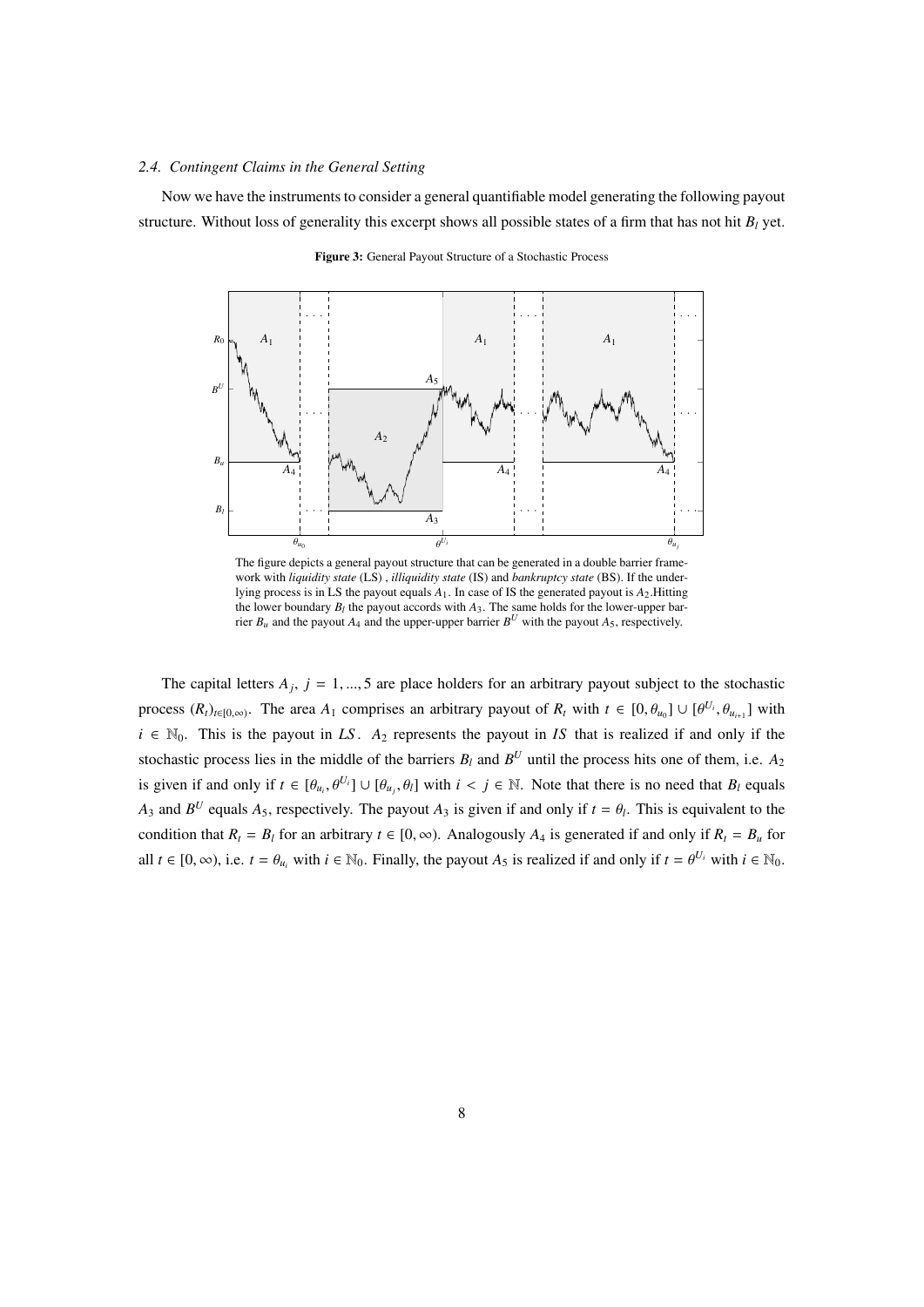Next we derive the expected values of the payouts we introduced, and we start with *A*1.

 $\frac{p_1(x-p_3)}{1-p_1p_3}$ ].

 $\mathbb{E}[A_1] = A_1[(1 - p_0) +$ , value until the first liquidity crisis  $\theta_{u_0}$  $p_0 p_1 (1 - p_3)$ + , value after leaving first IS  $\theta^{U_0}$  and until  $\theta_{u_1}$  $p_0 p_1 p_3 p_1 (1 - p_3) +$ *,* value after  $\theta^{U_1}$  and until  $\theta_u$ ...]  $= A_1[(1-p_0) + p_0p_1(1-p_3))\sum_{n=1}^{\infty}$ *i*=0  $p_1^i p_3^i$ ]  $= A_1[(1-p_0) + \frac{p_0p_1(1-p_3)}{1-p_0p_1}]$ 

From now on we say  $pr_{A_1}^0 := (1 - p_0) + \frac{p_0 p_1 (1 - p_3)}{1 - p_3 p_1}$  $\frac{p_1(1-p_3)}{1-p_3p_1}$  is the state price of the payout  $A_1$  starting in  $t = 0$ . Analogously, we calculate the expected value for the payout *A*2.

$$
\mathbb{E}[A_2] = A_2[p_0(1 - p_1 - p_2) + p_0p_1p_3(1 - p_1 - p_2) + p_1p_3(1 - p_1 - p_2) + \dots]
$$
\n, value after  $\theta_{u_0}$  until  $\theta^{U_0}$ 

\n...]

\n
$$
= A_2[p_0(1 - p_1 - p_2) \sum_{i=0}^{\infty} p_1^i p_3^i]
$$
\n
$$
= A_2[\frac{p_0(1 - p_1 - p_2)}{1 - p_1p_3}].
$$

So the state price of the payout *A*<sub>2</sub> starting in  $t = 0$  is given by  $pr_{A_2}^0 := \frac{p_0(1-p_1-p_2)}{1-p_1p_3}$  $\frac{(1-p_1-p_2)}{1-p_1p_3}$ . Analogously, we calculate the expected value for the payout *A*3.

$$
\mathbb{E}[A_3] = A_3[p_0p_2 + p_0p_1p_3p_2 + p_0p_1p_3p_2 + \dots]
$$
, going bankruptcy in  $[\theta_{u_0}, \theta^{U_0}]$   
...]  

$$
= A_3[p_0p_2 \sum_{i=0}^{\infty} p_1^i p_3^i]
$$
  

$$
= A_3[\frac{p_0p_2}{1 - p_1p_3}].
$$

From now on we say  $pr_{A_3}^0 := \frac{p_0 p_2}{1 - p_1 p_3}$  is the state price of the payout  $A_3$  starting in  $t = 0$ . Calculating the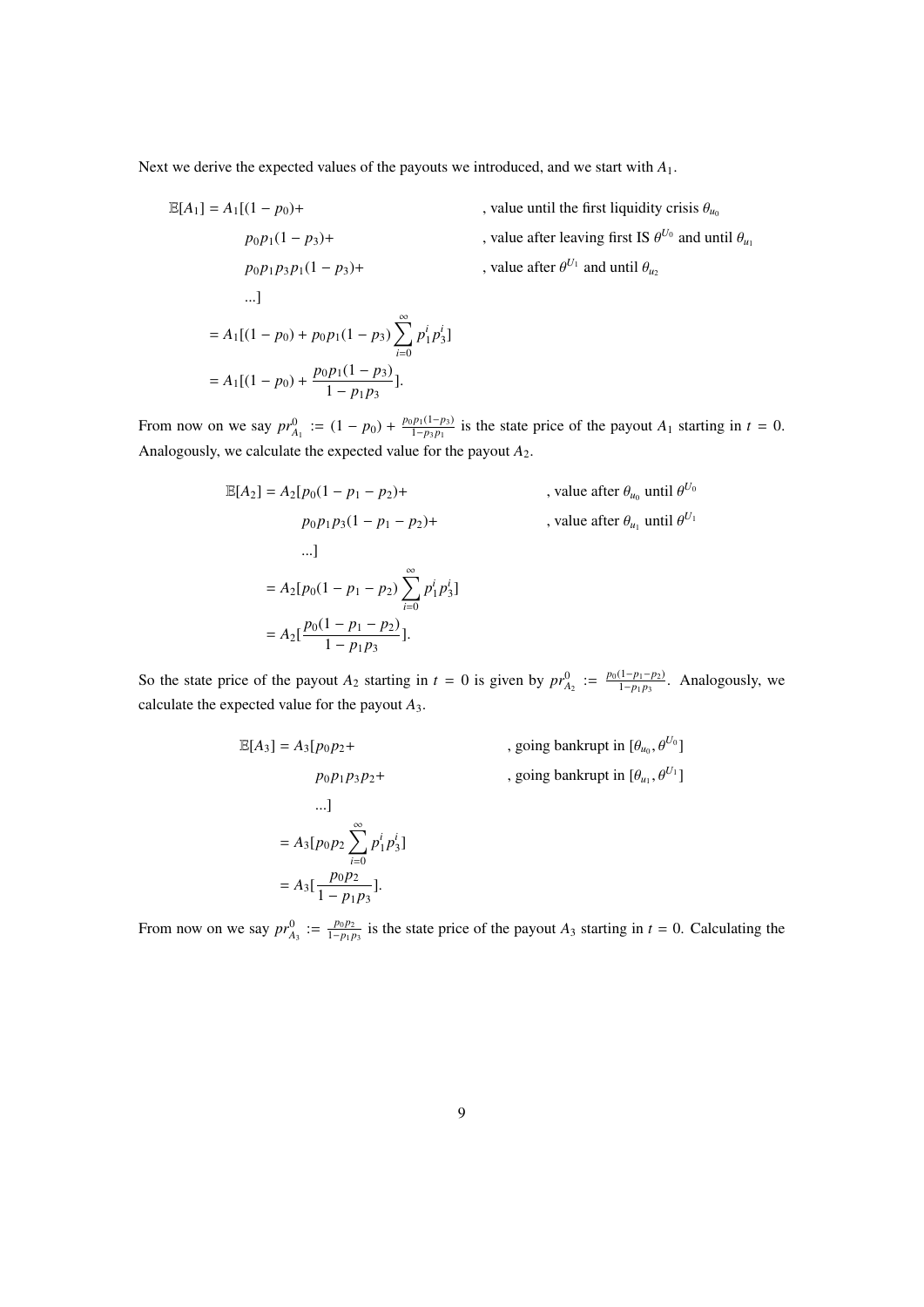expected value for the payout *A*<sup>4</sup> yields

$$
\mathbb{E}[A_4] = A_4[p_0 + p_0p_1p_3 + p_0p_1p_3 + \dots]
$$
, touching  $B_u$  in  $\theta_{u_0}$   
...]  

$$
= A_4[p_0 \sum_{i=0}^{\infty} p_1^i p_3^i]
$$

$$
= A_4[\frac{p_0}{1 - p_1p_3}]
$$

where  $pr_{A_4}^0 := \frac{p_0}{1-p_1p_3}$  is the state price of the payout  $A_4$  starting in  $t = 0$ . Finally, we calculate the expected value for the payout  $A_5$ .

$$
\mathbb{E}[A_5] = A_5[p_0p_1 + p_0p_1p_3p_1 + p_0p_1p_3p_1 + \dots]
$$
, touching  $B^U$  in  $\theta^{U_0}$   
....]  

$$
= A_5[p_0p_1 \sum_{i=0}^{\infty} p_1^ip_3^i]
$$

$$
= A_5[\frac{p_0p_1}{1 - p_1p_3}].
$$

From now on we say  $pr_{A_5}^0 := \frac{p_0 p_1}{1-p_1 p_3}$  is the state price of the payout  $A_4$  starting in  $t = 0$ . Now we are able to convert the one dimensional setup into vectorial calculus. Next to a better readability this brings the advantage that we can compress our notation to a minimum. Therefore, let  $\vec{PO}$  denote the general payout structure and  $p\vec{r}_0$  the according state prices starting in  $t = 0$ . The first row represents the payout  $A_1$  and the state price  $pr_{A_1}^0$ , respectively. In conclusion, we have

$$
\vec{PO} := \begin{pmatrix} A_1 \\ A_2 \\ A_3 \\ A_4 \\ A_5 \end{pmatrix} \qquad \vec{pr}_{0}^{2} := \begin{pmatrix} pr_{A_1}^{0} \\ pr_{A_2}^{0} \\ pr_{A_3}^{0} \\ pr_{A_4}^{0} \\ pr_{A_5}^{0} \end{pmatrix} = \begin{pmatrix} (1 - p_0) + \frac{p_0 p_1 (1 - p_3)}{1 - p_1 p_3} \\ \frac{p_0 (1 - p_1 - p_2)}{1 - p_1 p_3} \\ \frac{p_0 p_2}{1 - p_1 p_3} \\ \frac{p_0}{1 - p_1 p_3} \\ \frac{p_0 p_1}{1 - p_1 p_3} \end{pmatrix} . \tag{2.3}
$$

To illustrate our approach let us consider the following example: If a firm is liquid it distributes dividends of 5\$ to the owner, i.e.  $A_1 = 5$ \$. If it has got any pecuniary difficulties the dividends will be reduced to 2\$ (payout in  $A_2$ ). In case of bankruptcy no dividends will be distributed anymore ( $A_3 = 0$ \$). In the very moment the firm runs from LS to IS and vice versa, no payments to the owner are made.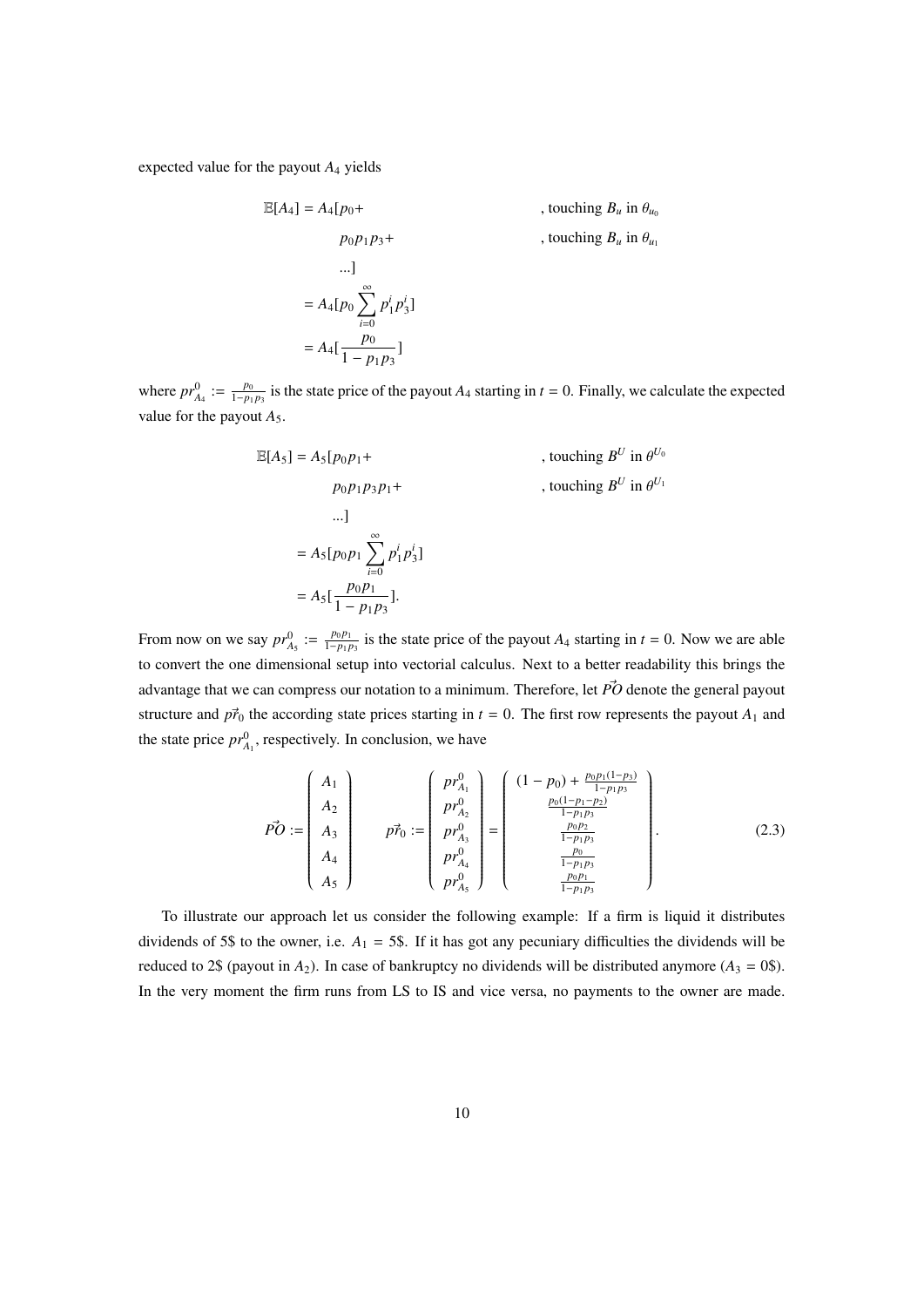Summarizing yields 4

$$
\vec{PO}^{\mathsf{T}} = (5\$\quad 2\$\quad 0\$\quad 0\quad 0\$\). \tag{2.4}
$$

If we want to calculate the expected value of the dividend of the owner, all we have to do is to calculate  $\vec{P0}p\vec{r}_0$ , i.e.

$$
\mathbb{E}[\vec{P0}^{\mathsf{T}} \vec{p_0}] = A_1 \cdot pr_{A_1}^0 + A_2 \cdot pr_{A_2}^0 + \dots + A_5 \cdot pr_{A_5}^0 \tag{2.5}
$$

$$
=5pr_{A_1}^0+2\cdot pr_{A_2}^0.\tag{2.6}
$$

#### 3. The Capital Structure Model reflecting Illiquidity and Overindebtedness (IO-Model)

#### *3.1. Basic Framework of the IO-Model*

We assume the mathematical requirements stated in section 2.1 are fulfilled. The market is free of arbitrage opportunities, and for each subjective probability measure P there exists an equivalent measure Q called the risk-neutral probability measure.

We consider a firm whose instantaneous revenues  $(R_t)_{t \in [0,\infty)}$  follow a geometric Brownian motion under the risk neutral pricing measure, i.e.

$$
dR_t = \mu R_t dt + \sigma R_t dW_t^{\mathbb{Q}}, \qquad (3.1)
$$

where  $\mu$  is the revenue's growth rate,  $\sigma$  is the corresponding volatility, and  $W_t$  is a standard Brownian motion under the risk-neutral measure. The initial value of revenue is  $R_0 > 0$ .

The firm faces variable costs captured by a deterministic ratio of revenues  $\gamma$  and deterministic fixed costs *F* independent of revenues. Thus, earnings before interest and taxes *EBIT<sup>t</sup>* in our setting are defined by,

$$
EBIT_t = R_t(1 - \gamma) - F \quad \forall t \in [0, \infty).
$$
\n(3.2)

The risk free rate is captured by *r*. Moreover, we assume a flat corporate tax rate  $\tau$  and do not consider personal taxes. Similar to other dynamic models (e.g., Hackbarth et al., 2007), we presuppose the unlevered cash flow to be  $EBIT<sub>t</sub>(1 - \tau)$  for all  $t \in [0, \infty)$  and ignore other cash-relevant items (e.g. depreciations, capital expenditures or changes in net working capital) for simplicity.<sup>5</sup>

<sup>&</sup>lt;sup>4</sup>  $\bar{v}$  is the symbol for the vector transpose  $\vec{v}$ <sup>†</sup> of  $\vec{v}$ 

<sup>&</sup>lt;sup>5</sup> We do so without a loss of generality. The inclusion of these items in our model is simple but inflates the cash flow equation without adding further insights to our underlying research questions.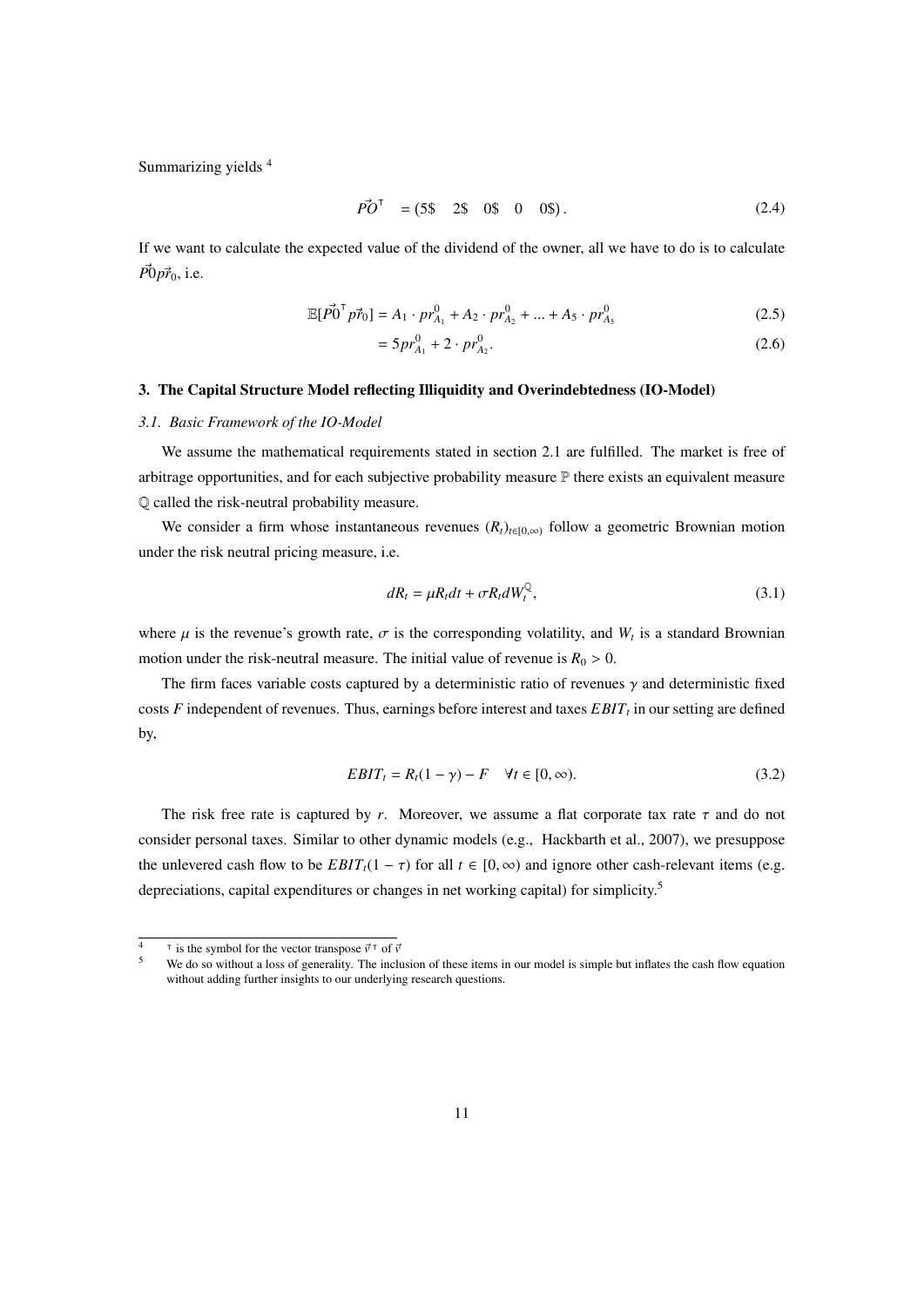The conditional expected unlevered firm value subject to  $\mathcal{F}_t \mathbb{E}[V_t | \mathcal{F}_t]$  in such a setting is

$$
\mathbb{E}[V_t | \mathcal{F}_t] = \int_t^{\infty} e^{-r(s-t)} (R_s(1-\gamma) - F)(1-\tau) ds
$$
\n(3.3)

$$
= \frac{R_t(1-\gamma)(1-\tau)}{r-\mu} - \frac{F(1-\tau)}{r}.
$$
\n(3.4)

Please note that we will suppress the conditional lettering  $\mathcal{F}_t$  due to readability. Whenever we will consider an expected value we deal with a conditional expected value. The corresponding  $\sigma$ -algebra is given by the context and indicated by  $R_t^6$ . We need to split the variable part  $(R_t(1-\gamma)(1-\tau))$  and the fixed part  $(F(1-\tau))$  of the cash flow in (3.4) as the fixed part is not expected to grow with  $\mu$  over time but to remain constant.

In our model we denote the market value of debt as *D*(*V*) and follow the classic assumption of debt being issued as a console bond with constant coupon payment *C* to infinity (c.f. Leland (1994), Goldstein, Ju, and Leland (2001), Strebulaev (2007) et al.).

#### *3.2. Default Triggers in the IO-Model*

Existing dynamic models in corporate finance involve only one lower boundary for the underlying stochastic process. In Leland (1994) bankruptcy is triggered if the discounted conditional expected asset value  $V_t$  falls to a certain level  $V_B$  which is endogenously derived by the investors in order to maximize their equity value (endogenous default trigger). The second type of default trigger is exogenously determined by a covenant within the debt contract or by liquidity constraints. In such a setup the firm defaults either because it violates a certain debt covenant or because the firm and equityholders have no spare cash to pay their current cash obligations (i.e., redemption payments and/or interest payments).

The exogenous trigger is less often applied in literature (see e.g., Kim et al., 1993; Couch et al., 2012). Usually it is argued that it causes firms to cease their operations although the equity value is still positive. However, rationale equityholders would be ready to fund the firm as long as the market value of their investment exceeds the debt obligation. Only if the described condition is not fulfilled, equityholders will file for bankruptcy (Leland, 2006).<sup>7</sup> Thus, the vast majority of existing dynamic models relies on the endogenous trigger and ignores the exogenous one (see e.g., Leland and Toft, 1996; Goldstein et al., 2001; Hackbarth et al., 2007).

However, in reality we frequently observe that debtholders protect their claims with well-defined financial covenants allowing them to cancel the debt (and request a full redemption) whenever the covenant is triggered. While the option to cancel the debt is usually not exercised, the triggering event provides the opportunity to adjust (or to renegotiate if not pre-specified) the promised yield of debt and to influence

<sup>6</sup> It should be remembered here that  $\mathbb{E}[V_0 | \mathcal{F}_0] = \mathbb{E}[V_0]$ 

<sup>7</sup> A crucial assumption for this policy is that equityholders can access external funds whenever the firm is threatened by illiquidity, i.e., they have "deep pocket". This assumption opens the field for arguments preferring the exogenous trigger (no external funds available or if it may be costly or difficult due to timing constraints or covenants in the debt contract).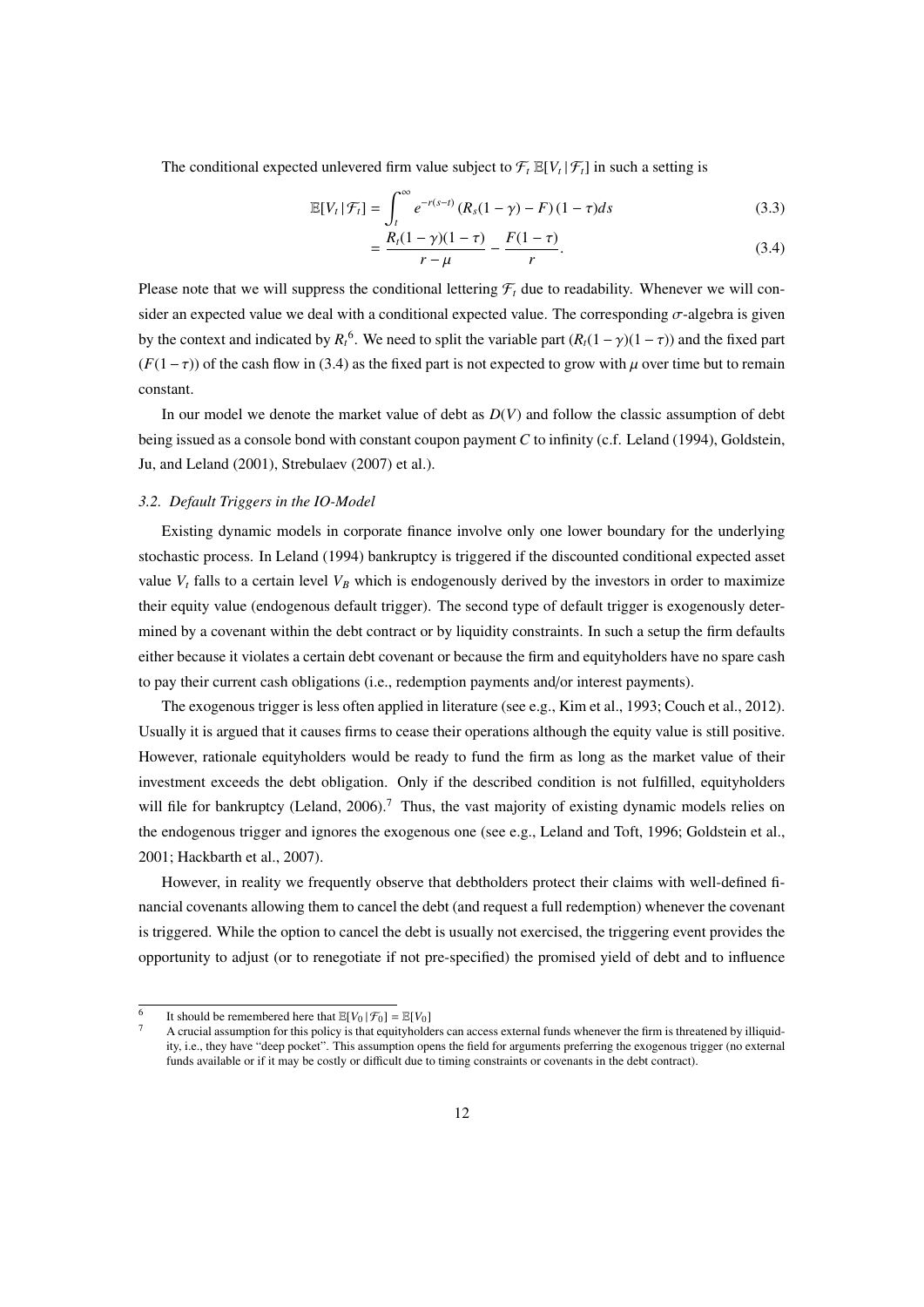strategic decisions regarding the firm (Achleitner et al., 2012). Moreover, entering this state, which we call *illiquidity state* , generates additional direct costs (e.g., lawyer or advisory expenses, discounts when selling assets) and indirect costs (e.g. loss of clients, disproportionate dilution by additionally raised equity) to the firm.

As additional covenant restrictions and liquidity constraints are ignored by traditional dynamic tradeoff models it is not surprising that these models imply excessively high optimal leverage ratios compared to reality. Strebulaev (2007) emphasizes this fact and proposes the so far only known model combining both boundaries. He does not attempt to solve the model analytically and to derive general theoretical proofs but to calibrate the model for simulating firms' capital structure paths. His results are of particular importance for empirical tests of dynamic capital structure models.

We are able to model both, the exogenous covenant or liquidity boundary (*B<sub>u</sub>* smaller upper barrier from above and  $B^U$  greater upper barrier from below) and the endogenous bankruptcy boundary ( $B_l$  from above), and to derive a closed-form analytic solution allowing us to draw general theorems regarding the choice of optimal capital structures. To the best of the authors knowledge this is the first attempt to model the optimal capital structure in a double barrier option framework. We state our first model-specific assumption:

Assumption 3.1. *The stochastic revenue process of our firm R*<sub>*t*</sub>) $_{t\in[0,\infty)}$  *starts in liquidity state LS at R*<sub>0</sub> *above the lower- upper boundary*  $B_\mu$ *. When R<sub><i>t*</sub> hits  $B_\mu$  for some  $t \in [0, \infty)$  the firm switches into illiquidity *state IS , and R<sup>s</sup> continues facing an upper-upper boundary B<sup>U</sup> as well as a lower boundary B<sup>l</sup> for some t* < *s. The firm reenters LS if and only if R<sup>s</sup> hits B<sup>U</sup> before it hits B<sup>l</sup> for t* < *s. The number of switching events between LS and IS is not restricted. Given the firm stays in IS , the bankruptcy state BS is triggered if and only if R<sup>s</sup> hits B<sup>l</sup> before it hits B<sup>U</sup> for t* < *s. At the time where R<sup>s</sup>* = *B<sup>l</sup> for t* < *s the firm files bankruptcy and the stochastic process R<sup>s</sup> stops, i.e. R<sup>s</sup> is not defined for t* < *s,.*

Figure 1 in section 2.2 illustrates the general setting of default triggers in our model. An important prerequisite in this setting is the relation  $B_l \leq B_u < B^U$  which we prove in Lemma 3.6 after having derived explicit expressions of the boundaries.

We base the covenant boundary on the interest coverage ratio, unlevered cash flow to firm *EBIT*(1−τ) divided by coupon payments *C*, which must not fall below the covenant value  $\delta$  and state  $B_u$ :

**Lemma 3.2.** *The firm will enter illiquidity state (IS) if*  $EBIT(1 - \tau) \leq \delta C$ *, which corresponds to*  $R_t \leq B_u$ *where*  $B_u = (\delta C + F(1 - \tau)) / ((1 - \gamma)(1 - \tau))$ *.* 

*Proof.* We substitute Equation (3.2) into the covenant definition from above and rearrange for *R<sup>t</sup>* :

$$
EBIT(1 - \tau) = \delta C
$$

$$
(R_t(1 - \gamma) - F)(1 - \tau) = \delta C
$$

$$
R_t = \frac{\delta C + F(1 - \tau)}{(1 - \gamma)(1 - \tau)}.
$$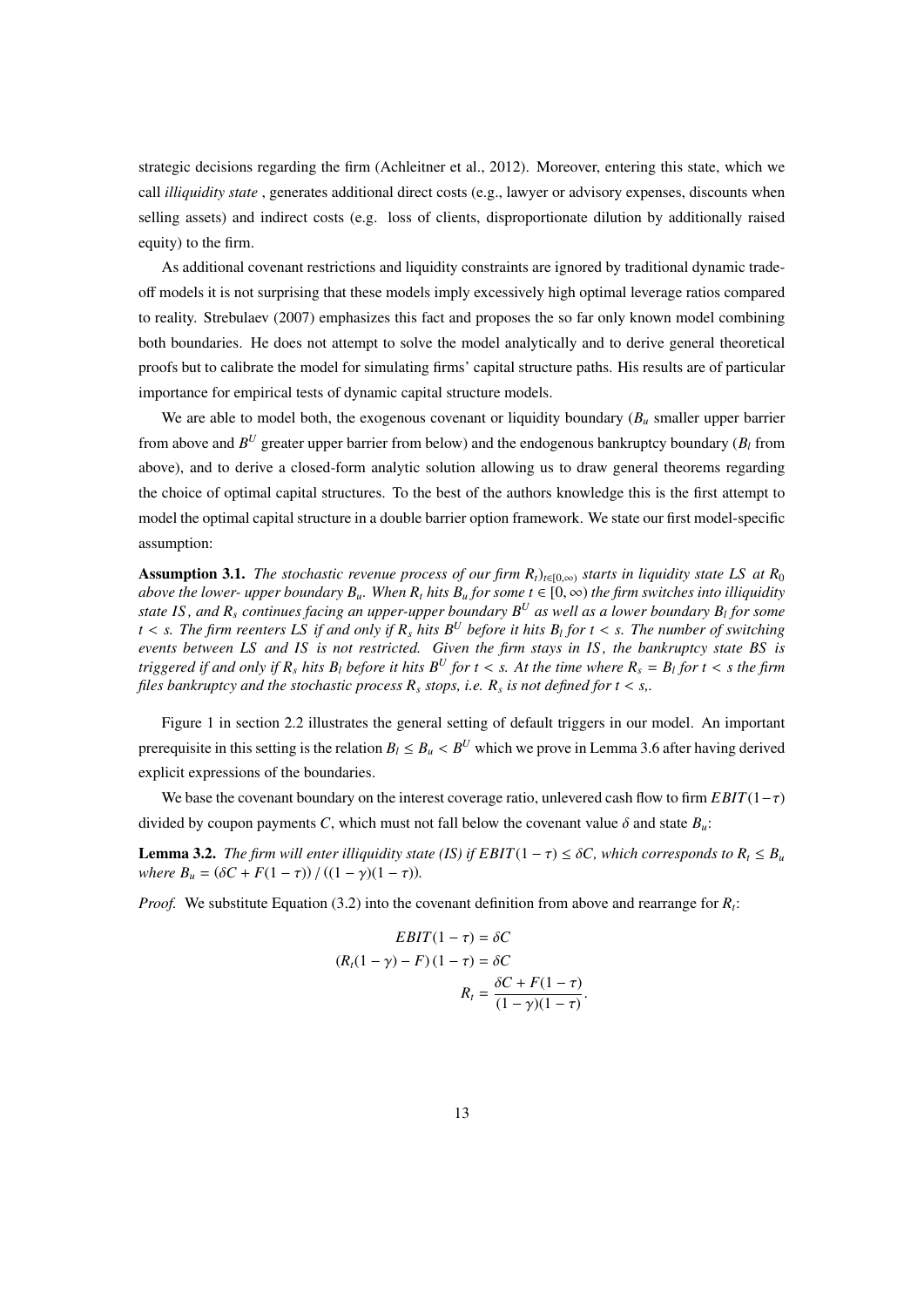Since the covenant definition  $(1 - \tau)EBIT_t = \delta C$  corresponds to  $R_t = B_u$ , we have:

$$
B_u := \frac{\delta C + F(1 - \tau)}{(1 - \gamma)(1 - \tau)}
$$

The starting point of the revenue process *R* in *illiquidity state* (*IS*) is  $R_{\theta_u}$  which can be substituted by  $B_u$ :  $R_{\theta_u} = B_u$ . We capture the consequences for a firm entering (IS) in our second model-specific assumption.

Assumption 3.3. *When the firm enters illiquidity state (IS ), certain default expenses occur, e.g. due to customers that stop buying the firms' products, which we assume to be a proportion*  $\epsilon$  of  $\mathbb{E}[V_{\theta_{u_i}}|\mathcal{F}_{\theta_{u_i}}]$ . *Moreover, as long as the firm remains in IS* ( $B_l < R_t < B^U$  with  $t \geq \theta_{u_i}$ ) the debtholders demand penalty *interest*  $C_{il}$  *with*  $C_{il} > C$ *. Consequently, the covenant boundary*  $B^U$  *for the revenue process coming from below is greater than the covenant boundary*  $B_u$  *<i>for the revenue process coming from above, i.e.*  $B_u < B^U$ . *If the firm returns from IS to liquidity state LS , the penalty interest payments will stop and the regular coupon payment C will be enforced.*

Assumption 3.3 allows us to derive  $B^U$  explicitly in our setting:

**Lemma 3.4.** *The firm will reenter liquidity state LS if EBIT*(1- $\tau$ ) =  $\delta C_i$ *l with t*  $\geq \theta_{u_i}$ *, which corresponds to*  $R_t = B^U$  *where*  $B^U = (\delta C_{il} + F(1 - \tau)) / ((1 - \gamma)(1 - \tau))$  *with*  $t \ge \theta_{u_i}$ .

*Proof.* We substitute Equation (3.2) into the adjusted covenant definition from above and rearrange for *Rt* :

$$
EBIT(1 - \tau) = \delta C_{il}
$$

$$
(R_t(1 - \gamma) - F)(1 - \tau) = \delta C_{il}
$$

$$
R_t = \frac{\delta C_{il} + F(1 - \tau)}{(1 - \gamma)(1 - \tau)}.
$$

Since the covenant definition  $EBIT(1 - \tau) = \delta C_{il}$  corresponds to  $R_t = B^U$ , we have:

$$
B^U := \frac{\delta C_{il} + F(1-\tau)}{(1-\gamma)(1-\tau)}.
$$

Note that for  $\delta = 1 - \tau$  the boundaries  $B_u$  and  $B^U$  do not only represent covenant triggers but, indeed, illiquidity triggers, i.e., the firm is not able to pay its cash obligations.

The last possibility to be detailed is when the firm runs from *IS* to *bankruptcy state* (*BS* ). In triggering bankruptcy we follow the classic assumption of Leland (1994) which is used in many more models (e.g., Leland and Toft, 1996; Goldstein et al., 2001; Hackbarth et al., 2007; Danis et al., 2014): If the expected asset value  $\mathbb{E}[V_t]$  falls to a certain level  $V_B$  where liquidating the firm is optimal, i.e., value maximizing for the equityholders, the firm will file for bankruptcy.  $V_B$  is endogenously chosen by maximizing the equity value. In section 4 we demonstrate how to derive  $V_B$ . For now we consider it a constant parameter. The difference of our setting compared to existing models is that our underlying stochastic process regards the revenue and, thus, we need to transfer the classic bankruptcy condition  $\mathbb{E}[V_t] = V_B$  to the condition  $R_t = B_l$ . Lemma 3.5 presents the transformation.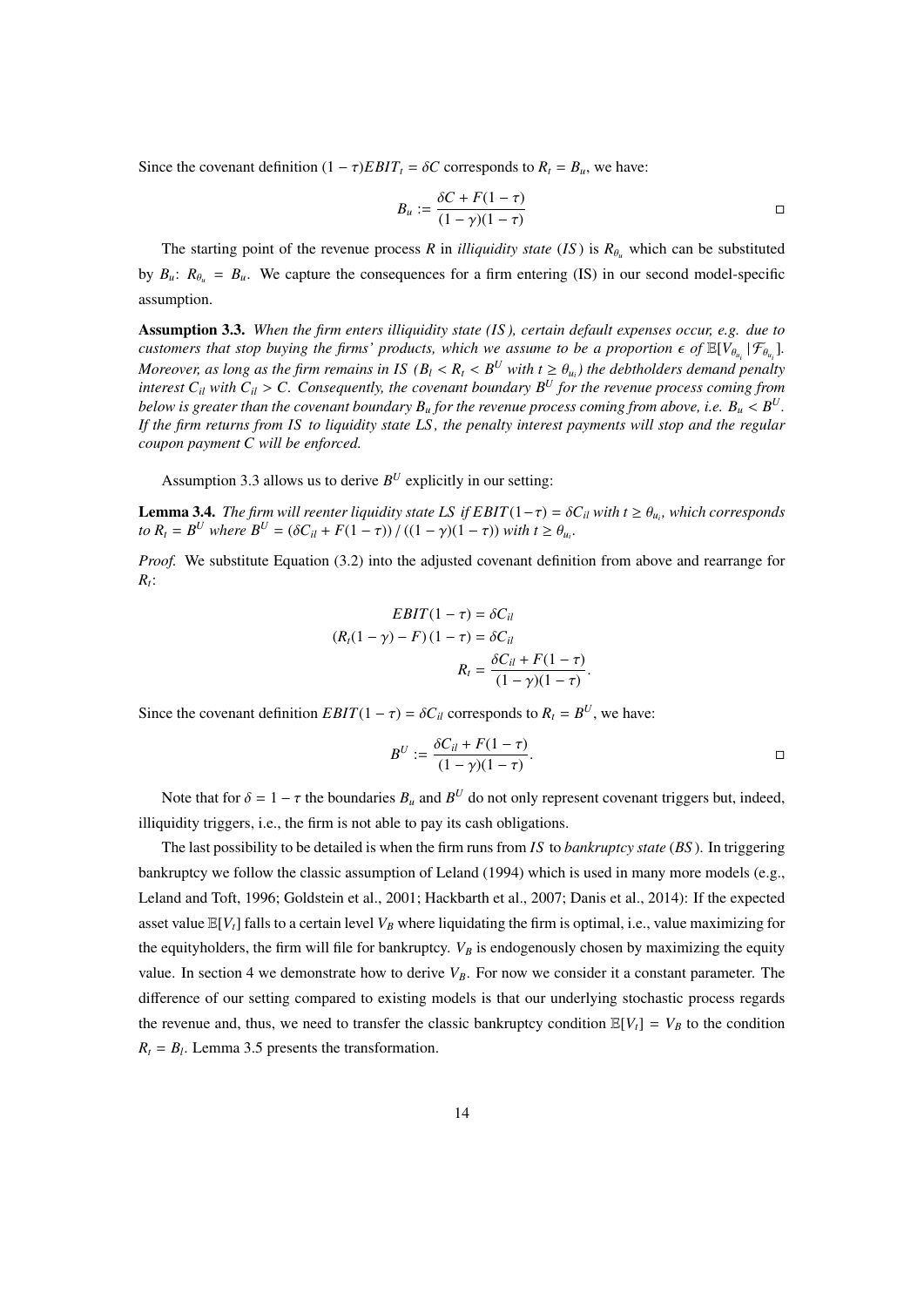**Lemma 3.5.** *The firm will file for bankruptcy if*  $\mathbb{E}[V_t] = V_B$  *with*  $t \ge \theta_{u_i}$ *, which corresponds to*  $R_t = B_t$ *where*  $B_l = \left(\left(V_B + \frac{F(1-\tau)}{r}\right)\right)$  $\frac{(-\tau)}{r}$   $(r - \mu)$   $/ ((1 - \gamma)(1 - \tau))$  *with t*  $\geq \theta_{u_i}$ *.* 

*Proof.* We substitute equation (3.4) into the bankruptcy trigger definition from above and rearrange for *Rt* :

$$
\frac{\mathbb{E}[V_t | \mathcal{F}_t] = V_B}{r - \mu} - \frac{F(1 - \tau)}{r} = V_B.
$$

Since the bankruptcy definition  $\mathbb{E}[V_t] = V_B$  corresponds to  $R_t = B_l$ , we have by simple rearrangements:

$$
B_l := \frac{\left(V_B + \frac{F(1-\tau)}{r}\right)(r-\mu)}{(1-\gamma)(1-\tau)}
$$

Finally, we prove the necessary relationship of our triggers in Lemma 3.6.

Lemma 3.6. *The covenant boundary B<sup>U</sup>, upper-upper boundary to the revenue process R<sup>t</sup> if the firm stays in illiquidity state (IS ), is strictly greater than the covenant boundary Bu, lower-upper boundary to R<sup>t</sup> if the firm stays in liquidity state* (*LS* )*. Moreover, B<sup>u</sup> is greater than or equal to the bankruptcy boundary*  $B_l$ , lower boundary to  $R_t$  if the firm stays in IS. Thus, we have  $B_l < B_u < B^U$ .

*Proof.*

$$
B^U > B_u \tag{3.5}
$$

$$
\frac{\delta C_{il} + F(1 - \tau)}{(1 - \gamma)(1 - \tau)} > \frac{\delta C + F(1 - \tau)}{(1 - \gamma)(1 - \tau)}
$$
(3.6)

$$
C_{il} > C.
$$

This holds since  $C_{il} > C$  by definition.

$$
B_u > B_l \tag{3.7}
$$

$$
\frac{\delta C + F(1-\tau)}{(1-\gamma)(1-\tau)} > \frac{\left(V_B + \frac{F(1-\tau)}{r}\right)(r-\mu)}{(1-\gamma)(1-\tau)}\tag{3.8}
$$

$$
\delta C + F(1 - \tau) > \left(V_B + \frac{F(1 - \tau)}{r}\right)(r - \mu) \tag{3.9}
$$

$$
V_B < \frac{\delta C + F(1 - \tau)}{r - \mu} - \frac{F(1 - \tau)}{r}.\tag{3.10}
$$

The last inequality proves the statement. Considering in a first step *F* to be equal to zero the upper limit for considering bankruptcy  $V_B$  on the part of the equity holders is simply  $\frac{\delta C}{r-\mu}$ . They have to subtract *C* on their cash flow and add in case of tax advantages  $\tau C$  to their cash flow in a continuous setting. This equals  $\frac{\delta C}{r-\mu}$  in *t* = 0. So  $\delta$  covers the tax advantage. Its lower limit is given by 1 –  $\tau$  just simply owing that no more tax benefits can be generated in our model. For  $\delta > (1 - \tau)$  the tax effect is strengthened. The same holds for the fixed term  $\frac{F(1-\tau)}{r-\mu} - \frac{F(1-\tau)}{r}$  which has the function of an additive term.

As pointed out in section 2, *LS* and *IS* can alternate infinite times but the process will stop immediately as soon as the bankruptcy trigger  $B_l$  is hit. While the starting point of  $R_t$  in the first LS is special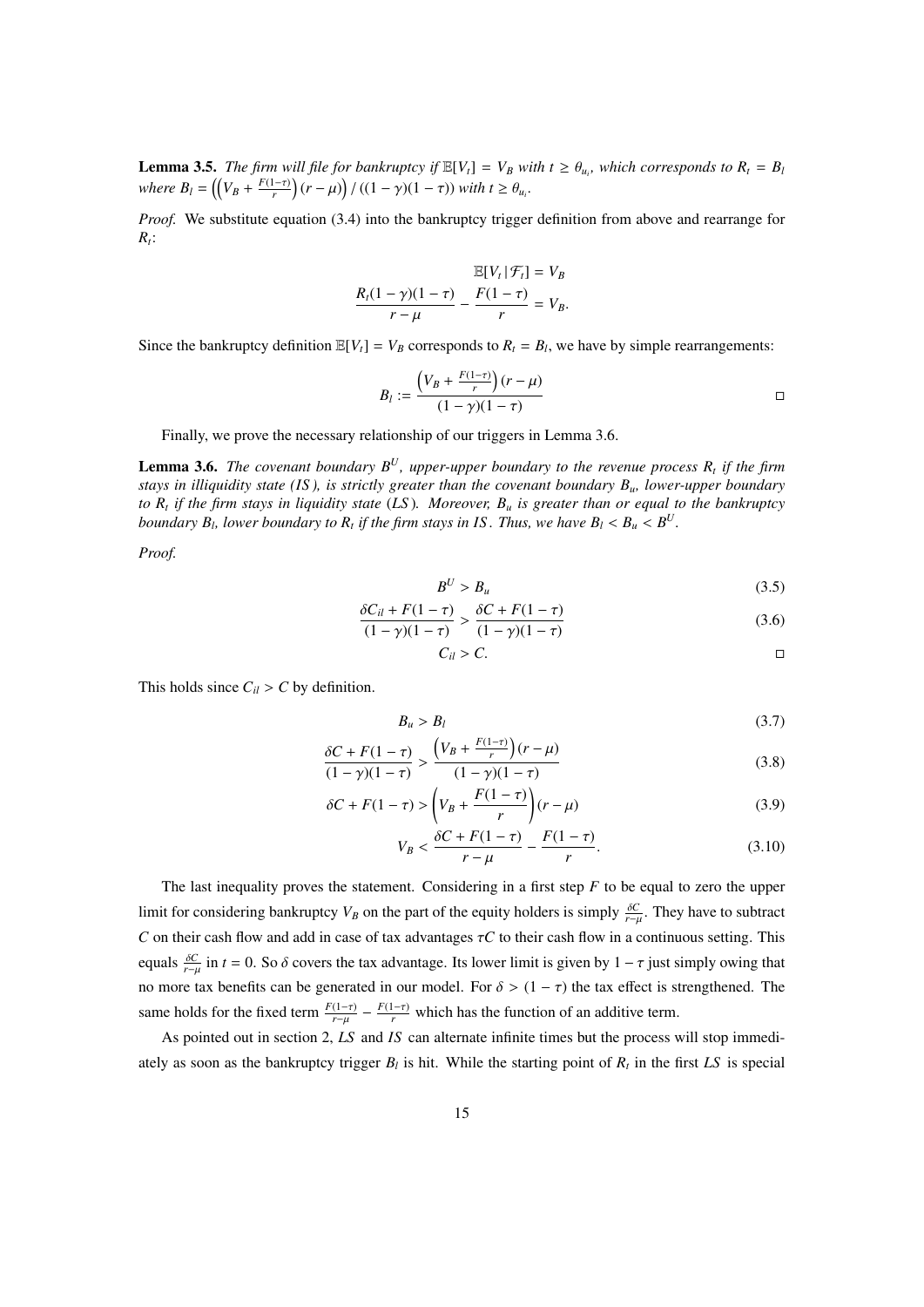$(R_0)$ , the starting points of  $R_t$  for the subsequent *IS* and *LS* are repetitive  $(R_{\theta_u}$  and  $R_{\theta_u}$ , respectively). This is an important feature for valuing the levered firm in section 3.4.

#### *3.3. State Prices in the IO-Model*

In this subsection we investigate the specific state prices  $p_0$ ,  $p_1$ ,  $p_2$ , and  $p_3$ , which we introduced in Definition 2.4, for our IO-model. As a reminder,  $p_0$  and  $p_3$  can be seen as assets, or more specifically as perpetual, down-and-in, cash-at-hit-or-nothing, single-barrier options which pay \$1 when the stochastic process  $R_t$  hits the barrier  $B_u$  which is below the initial value of the stochastic process.  $p_0$  and  $p_3$  only differ with respect to its initial values which are  $R_0$  and  $R_{\theta^U} = B^U$ , respectively. The pricing formula for such an option type is well known<sup>8</sup> and, thus, can be applied to

$$
p_0 = \left(\frac{B_u}{R_0}\right)^y\tag{3.11}
$$

and analogously to

$$
p_3 = \left(\frac{B_u}{B^U}\right)^y,\tag{3.12}
$$

where

$$
a := \mu - \frac{1}{2}\sigma^2
$$
,  $b := \sqrt{a^2 + 2\sigma^2 \cdot r}$ ,  $y := \frac{a+b}{\sigma^2}$ . (3.13)

Explicitly pricing  $p_1$  and  $p_2$  is less trivial as we deal with perpetual, cash-at-hit-or-nothing, double barrier options. The lower barrier is the bankruptcy boundary  $B_l$  and the upper barrier is the covenant boundary  $B^U$ .  $p_1$  and  $p_2$  differ with respect to its payout structure as the latter pays \$1 when the lower barrier is hit before the upper barrier has been hit and vice versa. Pelsser (2000) provides a pricing formulas for both structures in finite time which can be easily extended to a perpetual setting and applied to our specific problem. Thus, we have

$$
p_1 = \exp\left\{\frac{a(l-x)}{\sigma^2}\right\} \frac{\sinh(\frac{b}{\sigma^2}x)}{\sinh(\frac{b}{\sigma^2}l)}\tag{3.14}
$$

and analogously

$$
p_2 = \exp\left\{\frac{-ax}{\sigma^2}\right\} \frac{\sinh(\frac{b}{\sigma^2}(l-x))}{\sinh(\frac{b}{\sigma^2}l)},\tag{3.15}
$$

 $\overline{8}$  Rubinstein and Reiner (1991) provide a very intuitive access to valuing such options. Moreover, in their compendium of exotic options (Rubinstein and Reiner, 1992) they investigate the pricing of many more option types.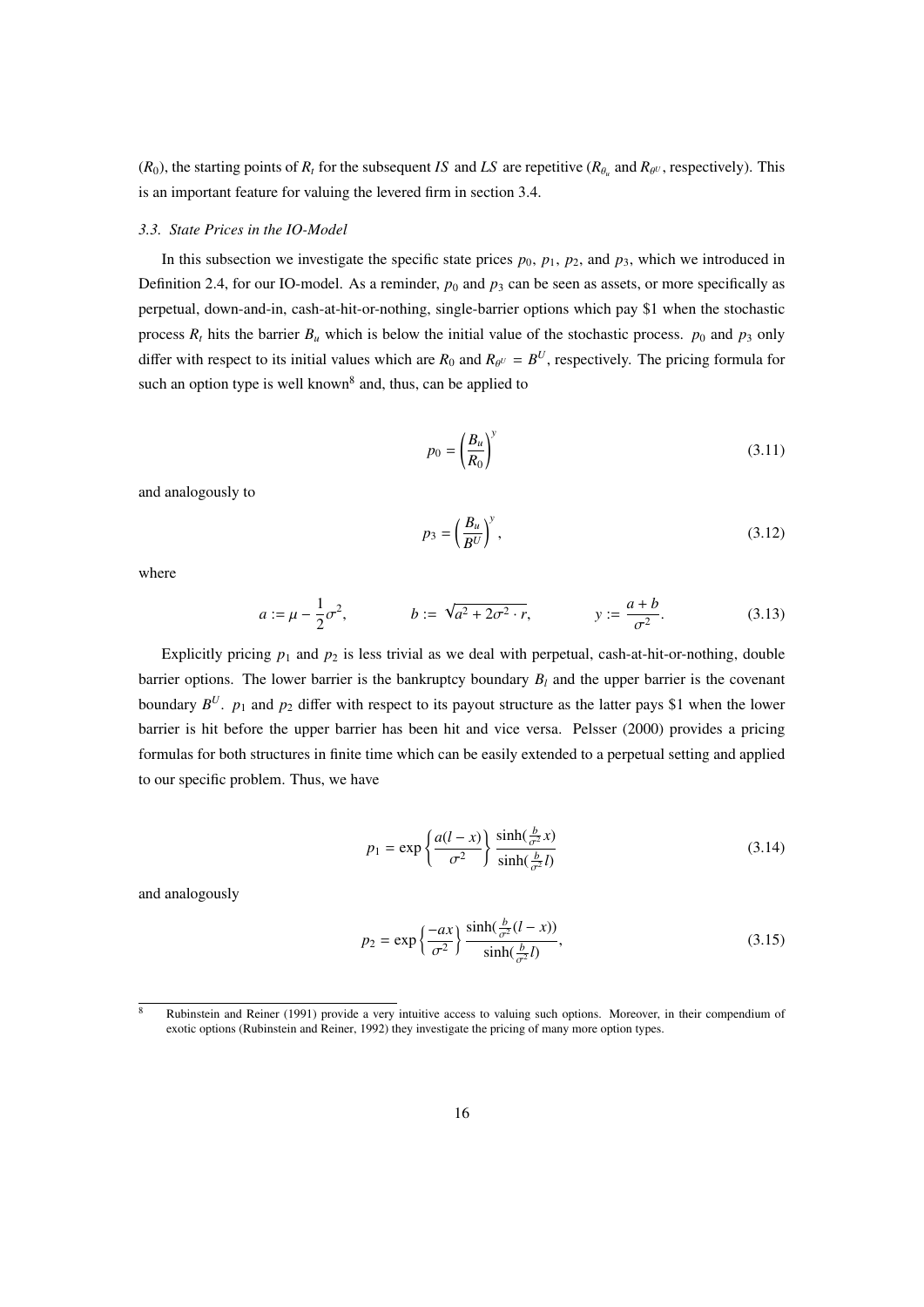where

$$
x := \log\left(\frac{B_u}{B_l}\right) := \log\left(\frac{\delta C + F(1-\tau)}{V_B + \frac{F(1-\tau)}{r}(r-\mu)}\right),\tag{3.16}
$$

$$
l := \log\left(\frac{B^U}{B_l}\right) := \log\left(\frac{\delta C_{il} + F(1-\tau)}{V_B + \frac{F(1-\tau)}{r}(r-\mu)}\right),\tag{3.17}
$$

and *a* as well as *b* are as defined in (3.13). Please note that *x* and *l* are functions of *VB*.

#### *3.4. Contingent Claims in the IO-Model*

With the individual state prices  $p_0$ ,  $p_1$ ,  $p_2$ , and  $p_3$  at hand, we are able to develop a framework a firm usually faces when generating a capital structure consisting of debt and equity. We start by deriving the value of debt, continue with benefits and costs of debt, and conclude the subsection by stating the resulting levered firm value and equity value. For each of these value components we first discuss its payoff structure and link it to the payoffs of the general model (*A*<sup>1</sup> to *A*5). Subsequently, we show how to arrive at the expected value for each of them applying the state price vector  $p_{0}^{2}$  as derived in section 2.4. Note that the individual state prices  $p_0$  to  $p_3$  defined in the previous section 3.3 provide the input for  $p\vec{r}_0$ .

The value of debt is defined by  $D(V, C, C_{il})$ . Due to readability we suppress the coupon payments *C* and penalty coupon payments  $C_{il}$ , and simply write  $D(V)$ . Debt promises a perpetual coupon payment *C* whose level remains constant unless the firm enters *IS*, i.e. the stochastic process  $R_t$  hits the covenant barrier  $B_u$ . Thus, in LS the debt value equals  $\frac{C}{r}$  (c.f.  $A_1$ ). As long as the firm remains in IS it needs to pay a permanent penalty coupon *Cil* unless the firm reenters *LS* or declares bankruptcy, i.e. enters *BS* . The debt value in *IS* is equal to  $\frac{C_{il}}{r}$  (c.f. *A*<sub>2</sub>). Let *V<sub>B</sub>* denote the level of the asset value at which the firm runs into bankruptcy. If bankruptcy occurs, a fraction  $0 \le \alpha \le 1$  of value will be lost to bankruptcy costs, including direct and indirect costs. This leaves the debtholders with value  $(1 - \alpha)V_B$  (c.f.  $A_3$ ) and the equityholders with nothing. Note that we will not take any taxes in cases of bankruptcy into consideration, such as taxes on cancellation of debt. As already mentioned, bankruptcy occurs if and only if the firm ran into *IS* previously. In the very moment the firm hits the barrier  $B_u$  or  $B^U$  the value of the debt does not change (c.f.  $A_4 = A_5 = 0$ ). Summarizing, we have the following payout structure  $\vec{D}$  for the debt value:

$$
\vec{D}^{\dagger} = \begin{pmatrix} \frac{C}{r} & C_{il} & (1 - \alpha)V_B & 0 & 0 \end{pmatrix}.
$$
 (3.18)

To obtain the expected debt value  $\mathbb{E}[DV(V)]$  we need to multiply the payout vector  $\vec{D}$  with the state price vector  $\vec{pr}_0$  derived in section 2.4. Due to readability, we suppress the expected value notation, so it simply remains *DV*(*V*):

$$
D(V) = \vec{D}^{\mathsf{T}} p \vec{r}_0. \tag{3.19}
$$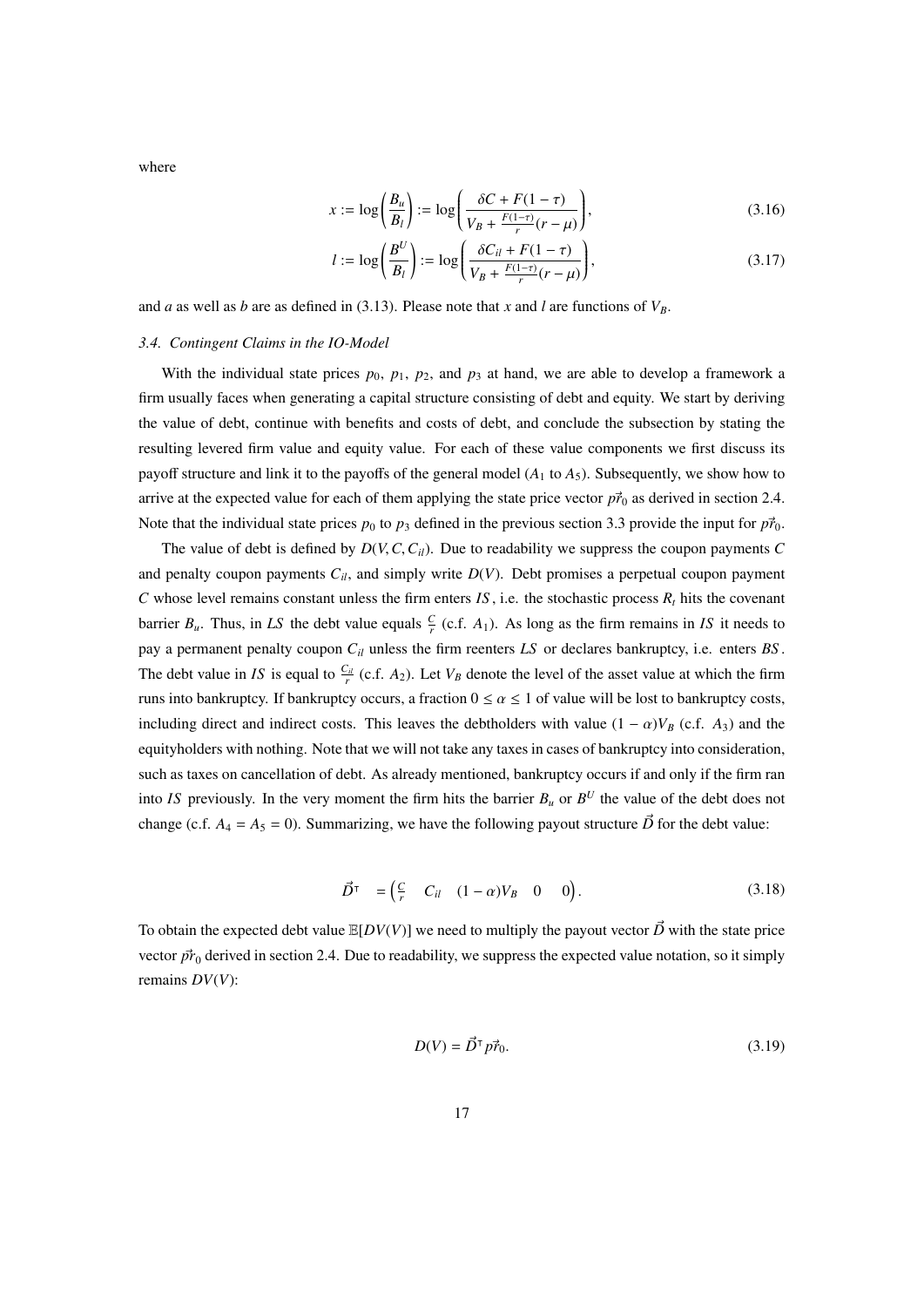Now we consider the value of tax benefits associated with the debt financing. These benefits resemble a security that pays a constant coupon equal to the tax-sheltering value of interest payments τ*C* as long as the firm is in  $LS$ ,  $\tau C_{il}$  in case of *IS* and nothing in BS. In the very moment the stochastic process hits a barrier  $B^U$ ,  $B_u$  or  $B_l$  no tax benefits are generated. As we are concerned with a continuous framework  $A_4$  and  $A_5$  equal zero. Thus, we have the following payout structure  $\vec{T}B$ :

$$
\vec{T}\vec{B}^{\mathsf{T}} = \begin{pmatrix} \frac{\tau C}{r} & \frac{\tau C_{il}}{r} & 0 & 0 & 0 \end{pmatrix}.
$$
 (3.20)

Suppressing the expected value notation and the coupon payment, *C*, and multiplying the appropriate probability vector yields the following value of tax benefits *T B*(*V*):

$$
TB(V) = \vec{T} \vec{B}^{\mathsf{T}} p \vec{r}_0. \tag{3.21}
$$

Bankruptcy costs *BC*(*V*) occur if and only if the firm goes bankrupt. This implies that the stochastic process  $R_t$  equals  $B_t$ . Thus, the unlevered firm value at  $\theta_t$  is represented by  $V_B = \frac{B_t(1-\gamma)(1-\tau)}{r-\mu} - \frac{F(1-\tau)}{r}$ *r* and  $\alpha V_B$  reflects the bankruptcy costs if bankruptcy is triggered  $(A_3)$ . In no other states bankruptcy costs occur leaving us with a bankruptcy cost payout structure.

$$
\vec{BC}^{\mathsf{T}} = \begin{pmatrix} 0 & 0 & \alpha V_B & 0 & 0 \end{pmatrix}.
$$
 (3.22)

In vectorial writing, we represent the value of bankruptcy costs  $BC(V)$  as

$$
BC(V) = \vec{BC}^\top \vec{p} \vec{r}_0 \tag{3.23}
$$

Finally, illiquidity expenses *IE* may occur whenever the firm enters *IS* . This can ultimately be ascribed to two key causes: on the one hand, direct costs of lawyers, banking fees and so on and on the other hand indirect costs, such as loss of investors' or customers' confidence. This will be priced with a fee in portion  $\epsilon$  to the then prevailing unlevered firm value  $\mathbb{E}[V_{\theta_{u_i}}]$ . Thus, we have the following payout structure for *IE*

$$
I\vec{E}^{\mathsf{T}} = \begin{pmatrix} 0 & 0 & 0 & \varepsilon \cdot \mathbb{E}[V_{\theta_{u_i}}] & 0 \end{pmatrix}.
$$
 (3.24)

Again, multiplication with the state price vector yields the value of the illiquidity expenses *IE*(*V*)

$$
IE(V) = I\vec{E}^T p\vec{r}_0. \tag{3.25}
$$

The total firm value  $V^L(V)$  (this equals the levered *L* firm value), is the sum of the four previous terms: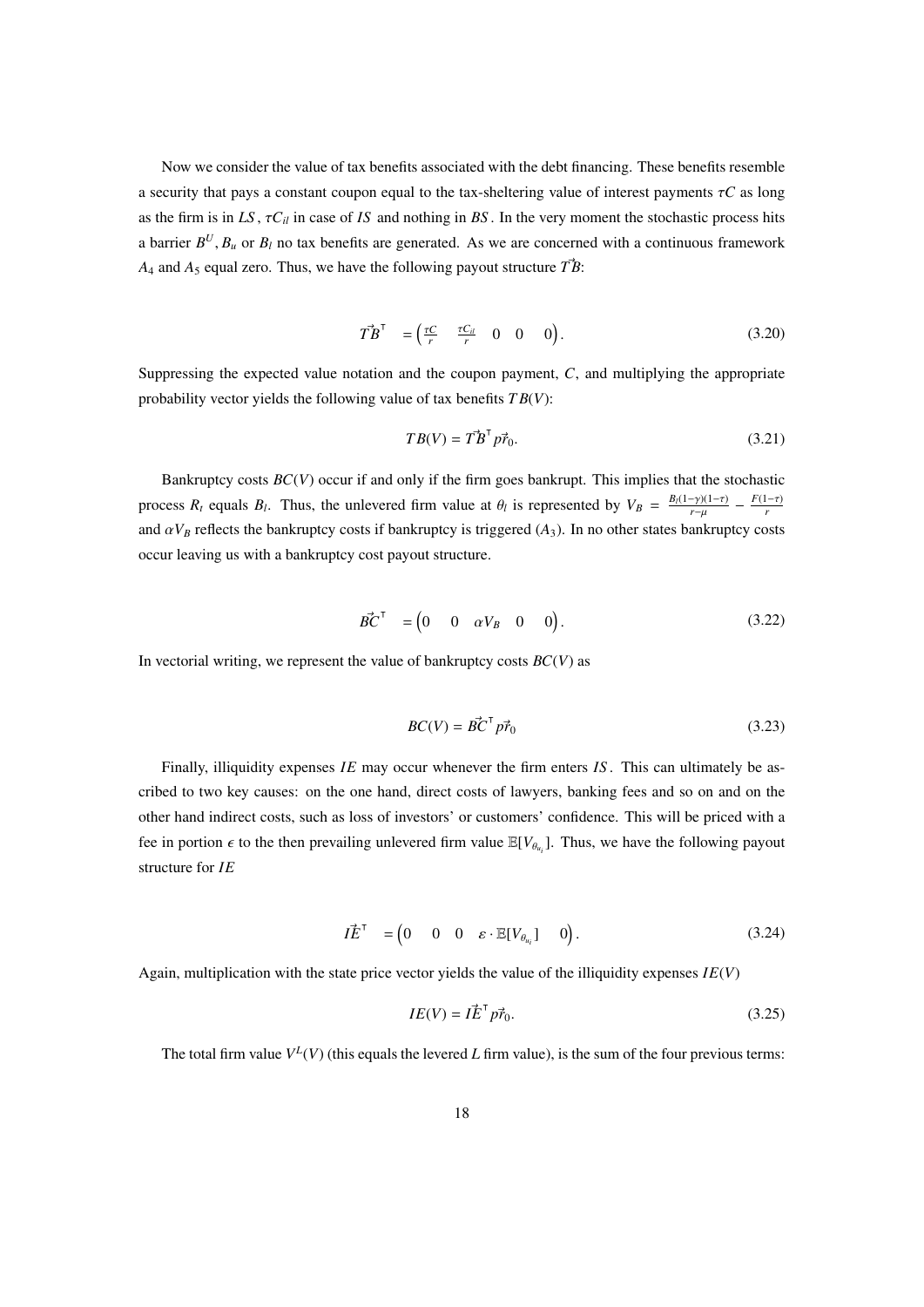the firms' asset value  $(V)$ , less the bankruptcy costs  $(BC(V))$  and illiquidity expenses  $(IE(V))$ , plus value of tax benefits (*T B*(*V*)). For the payout structure of the net benefits *NB* value we consider in the next step all terms except of the firms' asset value *V*:

$$
\vec{N}\vec{B} = \vec{T}\vec{B} - I\vec{E} - \vec{B}\vec{C}
$$
\n
$$
= \begin{pmatrix} \frac{\tau C}{r} \\ \frac{\tau C_{il}}{r} \\ 0 \\ 0 \\ 0 \end{pmatrix} - \begin{pmatrix} 0 \\ 0 \\ 0 \\ \varepsilon \cdot \mathbb{E}[V_{\theta_{u_i}}] \\ 0 \\ 0 \end{pmatrix} - \begin{pmatrix} 0 \\ 0 \\ \alpha V_B \\ 0 \\ 0 \end{pmatrix}
$$
\n
$$
= \left(\frac{\tau C}{r} - \frac{\tau C_{il}}{r} - \alpha V_B - \varepsilon \cdot \mathbb{E}[V_{\theta_{u_i}}] - 0\right)^{\mathsf{T}}.
$$
\n(3.26)

Taking the conditional expected value *V* into consideration we have the following total firm value:

$$
V^{L}(V) = V + N\vec{B}^{\text{T}} p\vec{r}_{0}. \qquad (3.27)
$$

The value of equity is the total value of the levered firm less the value of debt.

$$
EV(V) = V + \vec{NB}^{\mathsf{T}} p \vec{r}_0 - \vec{D}^{\mathsf{T}} p \vec{r}_0.
$$
 (3.28)

The contingent claims of our IO-model developed in this section provide safe grounds for exploring solutions to the optimal capital structure problem in the next section.

#### 4. Analysis of the Optimal Capital Structure in the IO-Model

In general, we are concerned with maximizing the levered firm value with respect to the coupon payments *C* subject to certain constraints. The classic constraint introduced by Leland (1994) is that equityholders choose  $V_B$ , the asset value where the firm files for bankruptcy, in order to maximize the equity value. We denote this optimal level of bankruptcy asset value with  $V_B^*$  which is not exogenously determined but endogenously obtained by setting the first derivative of the equity value with respect to  $V_B$  equal to zero. An additional constraint in our setting is that  $C_i$  needs to reflect a certain risk spread  $\varphi$ above the risk free rate *r*. Thus, our optimization problem can be formally stated as follows: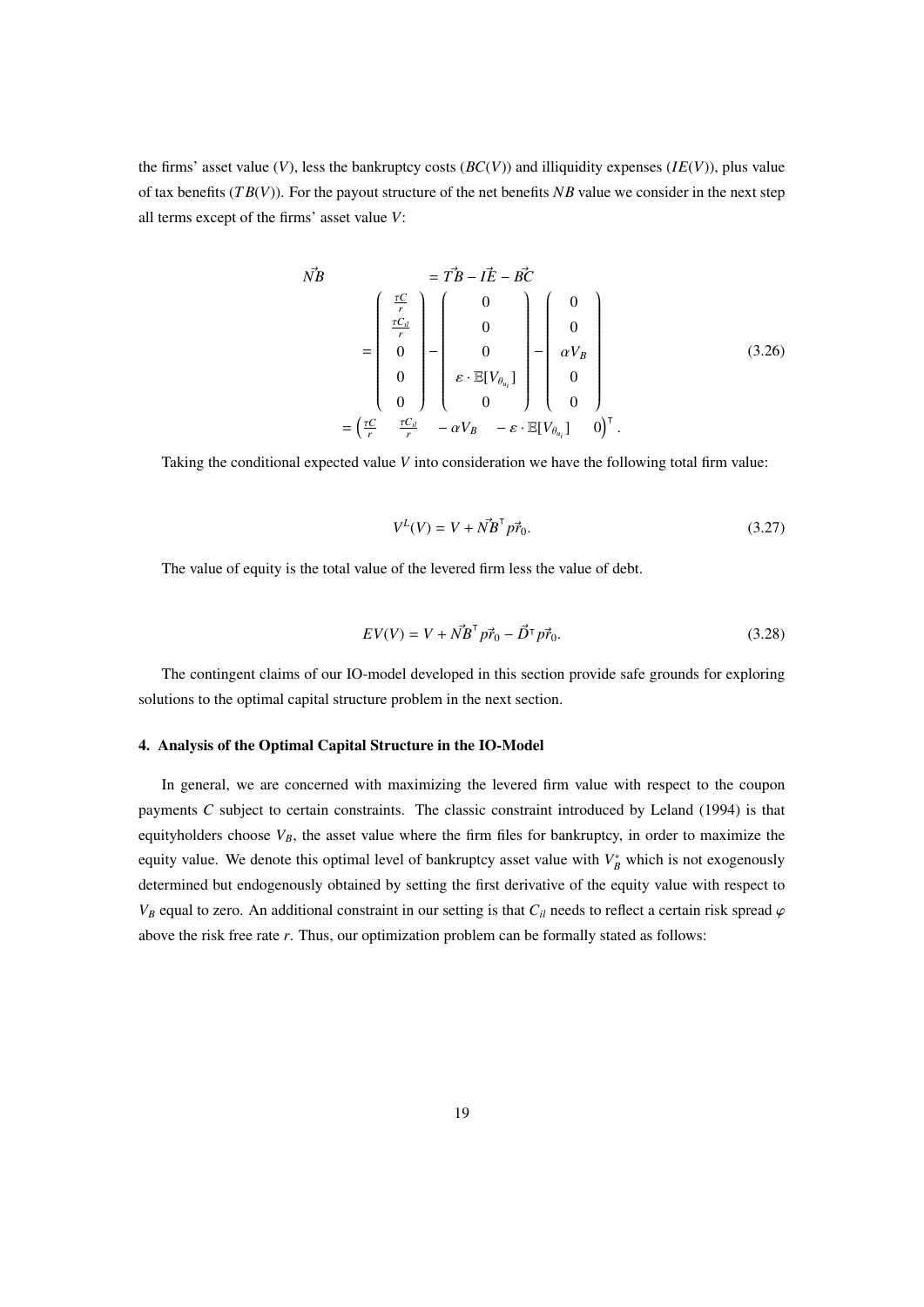$$
V^{L}(V, C, C_{il}) \rightarrow \max
$$
  
s.t. 
$$
\frac{\partial EV(V, C, C_{il})}{\partial V_B} = 0
$$

$$
C_{il} - \varphi r DV(V, C, C_{il}) = 0.
$$
 (4.1)

All other parameters in our model are exogenously set and can be either observed in reality or empirically estimated. Table 1 summarizes these parameters, suggests how to determine them, and provides an idea with respect to reasonable value assumptions.

| Para-<br>meter   | <b>Description</b>                           | <b>Rationale</b>                                                                                                                                                                                 | <b>Exemplary</b><br>reasonable<br>values |
|------------------|----------------------------------------------|--------------------------------------------------------------------------------------------------------------------------------------------------------------------------------------------------|------------------------------------------|
| r                | risk free rate                               | Average of 10-year Treasury rate (1/1989-7/2016)<br>Approach similar to Leland (2004), Huang and Huang (2012)                                                                                    | 0.05                                     |
| $\tau$           | corporate tax rate                           | Federal corporate income tax rate in the US for bigger companies<br>Approach similar to similar to Leland and Toft (1996), Strebulaev (2007)                                                     | 0.35                                     |
| $R_0$            | initial value of<br>the revenue process      | Firm individual observable parameter                                                                                                                                                             | $$25$ bn                                 |
| $\mu$            | risk-neutral drift of<br>the revenue process | Firm individual empirical estimation of the real drift $\mu_P$ and<br>risk-neutral adjustment by $\mu = \mu_P - (r_A - r)$<br>Adjustment similar to Goldstein et al. (2001), Couch et al. (2012) | 0.02                                     |
| $\sigma$         | volatility of<br>the revenue process         | Firm individual empirical estimation of the revenue's volatility                                                                                                                                 | 0.25                                     |
| $\gamma$         | variable cost ratio                          | Firm individual empirical estimation of the costs of goods sold ratio                                                                                                                            | 0.70                                     |
| $\boldsymbol{F}$ | fixed costs                                  | Firm individual empirical estimation of selling, general and<br>administrative expenses                                                                                                          | 0.00                                     |
| $\delta$         | interest coverage<br>ratio                   | Firm or debt tranche individual covenant defined in the debt contract.<br>Natural lower boundary: $1 - \tau$ as this reflects illiquidity.                                                       | $1-\tau$                                 |
| $\varphi$        | spread factor for<br>illiquid firms vs. $r$  | Estimation based on average spread between the promised<br>yield of Caa-rated firms (highly vulnerable to nonpayment) and<br>the risk free rate with 10 years maturity (source: Moody's)         | 2.50                                     |
| $\alpha$         | bankruptcy cost<br>ratio                     | Firm or industry-specific estimation based on empirical models<br>We use findings of Glover (2016)                                                                                               | e.g. 0.39 (Food)<br>0.49 (machinery)     |
| $\epsilon$       | illiquidity cost<br>ratio                    | Firm or industry-specific estimation based on emprical models<br>with respect to technical defaults<br>We use findings of Ertan and Karolyi (2016)                                               | 0.04                                     |

Table 1: Exogenous Parameters of the IO-Model

This table contains all exogenously set parameters of the IO-model. It also provides suggestions how to observe or estimate the parameters and gives indications with respect to reasonable values.

In the subsequent subsection we develop a solution to our general optimization problem outlined in Eq. (4.1) and compare the results of our IO-model to the results of pure illiquidity and overindebtedness models. Thereafter, we discuss a possible extension to our optimization framework by endogenizing the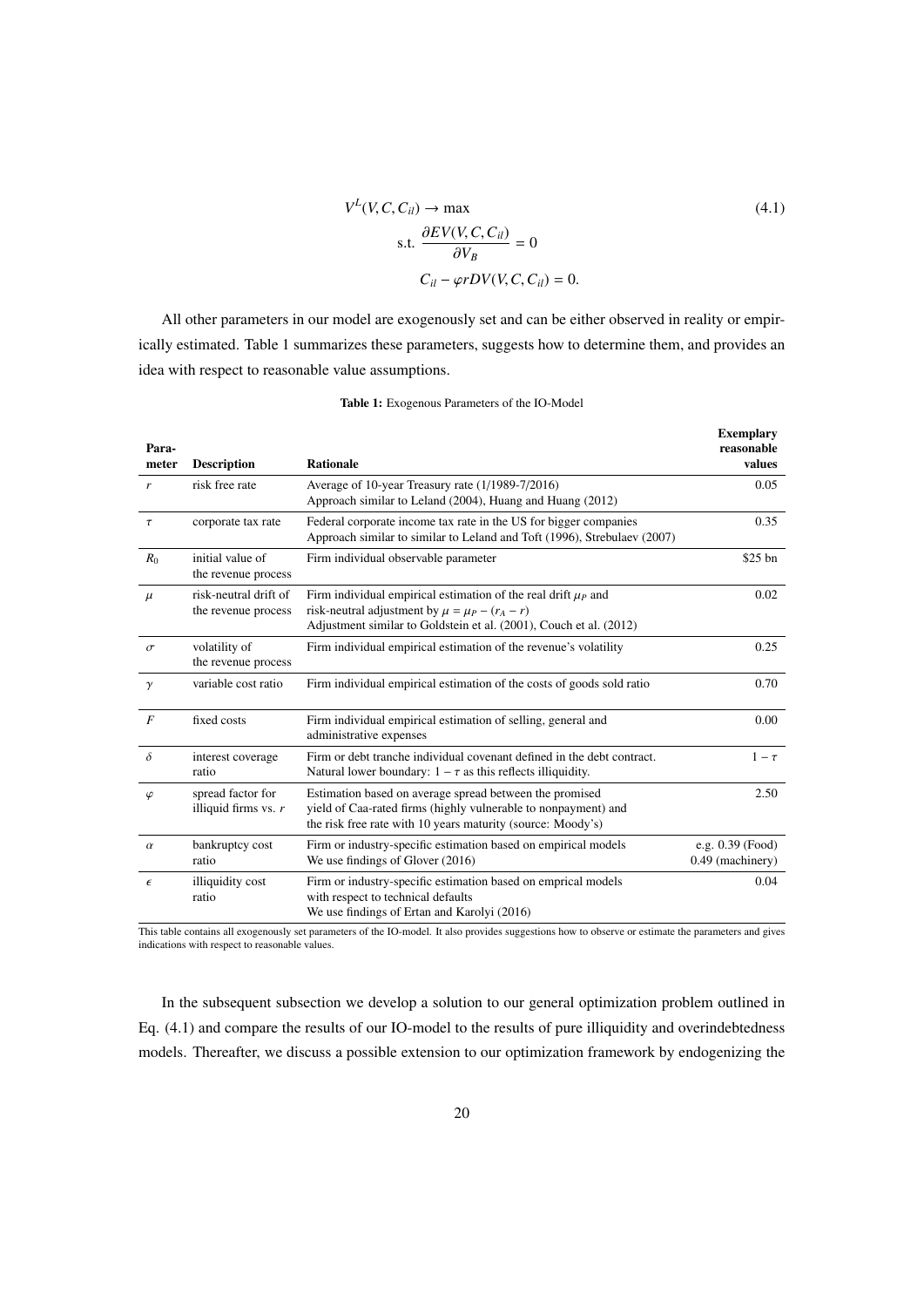covenant ratio  $\delta$ . This allows us to investigate not only the influence of  $\delta$  on the optimal solution but also whether optimal  $\delta$  values may exist. Finally, we apply the IO-model to publicly listed companies in the US in order to judge whether our model may explain observed leverage ratios.

## *4.1. Identification of the Optimal Bankruptcy Trigger V*<sup>∗</sup> *B*

This subsection investigates the optimal bankruptcy trigger  $V_B^*$  via maximizing the equity value, i.e.

$$
E(V) \to \max \tag{4.2}
$$

$$
\Leftrightarrow \frac{\partial E(V)}{\partial V_B} = 0. \tag{4.3}
$$

Technically, we calculate the first derivative of the the equity value with respect to  $V_B$ . As we face a long complex value function we present the result based on the modular principle. We benefit from this technique since the *di*ff*erentiation is linear*. Additionally, beyond reducing complexity, this method allows for investigating some boundary constraints, e.g. fixed costs equal to zero  $F = 0$ . Our proceeding is related to the equity value function  $E(V)$  (c.f. Eq. (3.28)) consisting of the vector  $N\bar{B}$  and  $\vec{D}$ , the unlevered firm value *V*, and the state price vector  $\vec{pr}_0$ . In turn, the state price vector  $\vec{pr}_0$  consists of the single state prices  $p_0$  to  $p_3$  derived in section 3.3 for the IO-model. The place holders a, b and y of  $p_0$  to  $p_3$ are constants. However, the place holders x and l of  $p_0$  to  $p_3$  are functions of  $V_B$  (c.f. Eq. (3.16)-(3.17)). We start with their first derivatives. The following holds:

$$
\frac{\partial x}{\partial V_B} = \frac{-1}{V_B + F(1 - \tau)r^{-1}}\tag{4.4}
$$

$$
\frac{\partial l}{\partial V_B} = \frac{-1}{V_B + F(1 - \tau)r^{-1}}\tag{4.5}
$$

$$
\frac{\partial (l - x)}{\partial V_B} = 0.
$$
\n(4.6)

Please note that the first derivative  $x'$  of  $x$  with respect to  $V_B$  equals the first derivative  $l'$  of  $l$  with respect to  $V_B$ . In the next step we want to calculate the derivatives of the state prices  $p_0$  to  $p_3$ . Since  $p_0$  is independent of  $V_B$  we obtain:

$$
\frac{\partial p_0}{\partial V_B} = 0.
$$

The same holds for  $p_3$ . Thus, we have

$$
\frac{\partial p_3}{\partial V_B}=0.
$$

Consequently, it remains to calculate the derivatives of *p*<sub>1</sub> and *p*<sub>2</sub> which we do by applying  $\frac{\partial \sinh(x)}{\partial x}$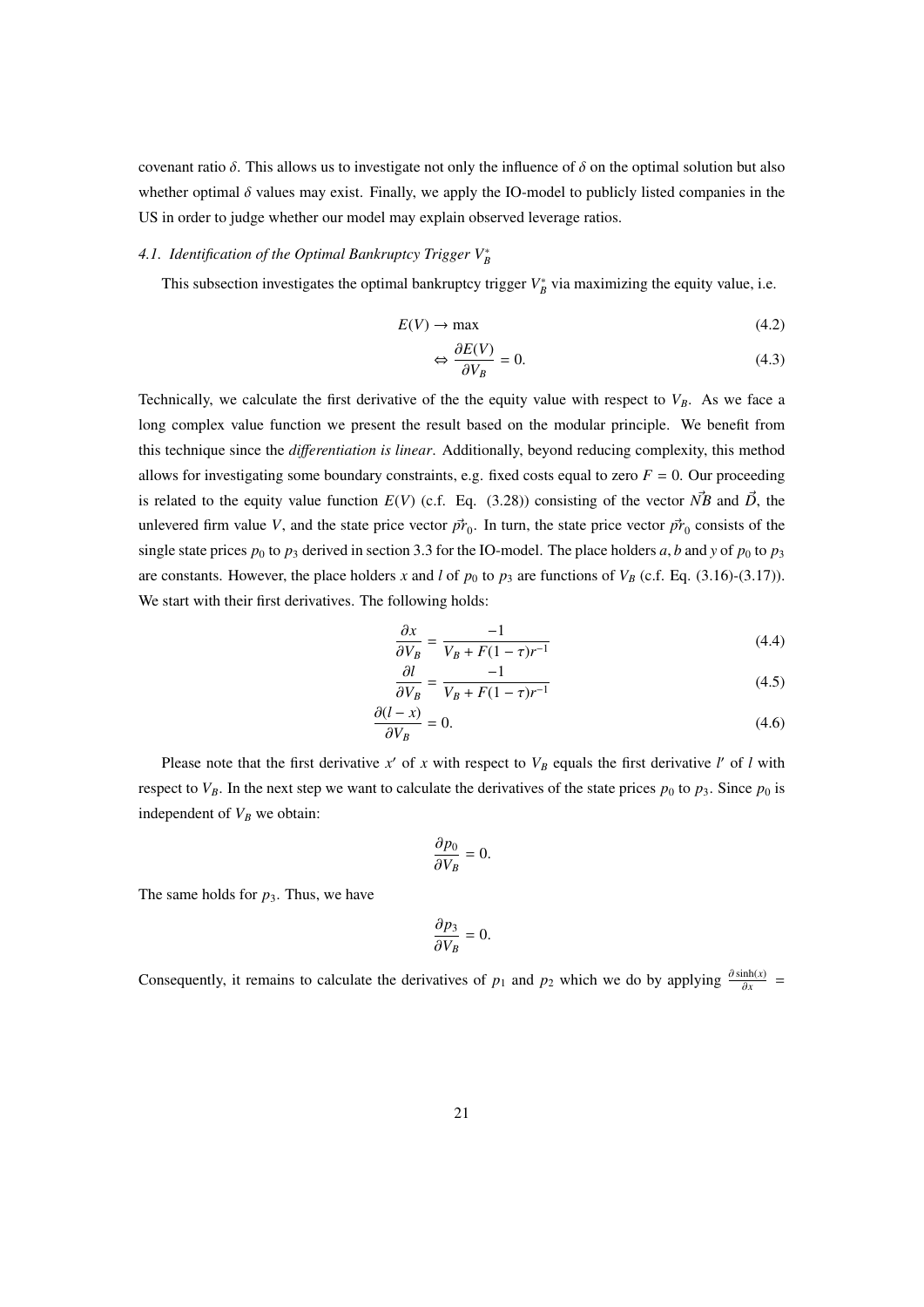$cosh(x)$ :

$$
p'_{1} = \frac{\partial p_{1}}{\partial V_{B}} = 0 + e^{\frac{a}{\sigma^{2}}(l-x)} \frac{\frac{b}{\sigma^{2}} x' \sinh'(\frac{b}{\sigma^{2}} x) \sinh(\frac{b}{\sigma^{2}} l) - \frac{b}{\sigma^{2}} l' \sinh(\frac{b}{\sigma^{2}} x) \sinh'(\frac{b}{\sigma^{2}} l)}{\sinh^{2}(\frac{b}{\sigma^{2}} l)}
$$
  
\n
$$
= e^{\frac{a}{\sigma^{2}}(l-x)} \frac{b}{\sigma^{2}} x' \frac{\cosh(\frac{b}{\sigma^{2}} x) \sinh(\frac{b}{\sigma^{2}} l) - \sinh(\frac{b}{\sigma^{2}} x) \cosh(\frac{b}{\sigma^{2}} l)}{\sinh^{2}(\frac{b}{\sigma^{2}} l)}
$$
  
\n
$$
= e^{\frac{a}{\sigma^{2}}(l-x)} \frac{b}{\sigma^{2}} x' \frac{\sinh(\frac{b}{\sigma^{2}} (x - l))}{\sinh^{2}(\frac{b}{\sigma^{2}} l)}
$$
  
\n
$$
= \frac{-e^{\frac{a}{\sigma^{2}}(l-x)} \frac{b}{\sigma^{2}}}{V_{B} + F(1 - \tau)r^{-1}} \cdot \frac{\sinh(\frac{b}{\sigma^{2}} (x - l))}{\sinh^{2}(\frac{b}{\sigma^{2}} l)}.
$$

For the derivative of the state price  $p_2$  we receive the following:

$$
p'_{2} = \frac{\partial p_{2}}{\partial V_{B}} = \frac{-a}{\sigma^{2}} x' e^{\frac{-a}{\sigma^{2}}(l-x)} + e^{\frac{-a}{\sigma^{2}}(l-x)} \frac{\frac{b}{\sigma^{2}}(l-x') \sinh'(\frac{b}{\sigma^{2}}(l-x)) \sinh(\frac{b}{\sigma^{2}}l) - \frac{b}{\sigma^{2}}l' \sinh(\frac{b}{\sigma^{2}}(l-x)) \sinh'(\frac{b}{\sigma^{2}}l)}{\sinh^{2}(\frac{b}{\sigma^{2}}l)}
$$
  
\n
$$
= \frac{-a}{\sigma^{2}} x' e^{\frac{-a}{\sigma^{2}}(l-x)} + e^{\frac{-a}{\sigma^{2}}(l-x)} \frac{-\frac{b}{\sigma^{2}}l' \sinh(\frac{b}{\sigma^{2}}(l-x)) \cosh(\frac{b}{\sigma^{2}}l)}{\sinh^{2}(\frac{b}{\sigma^{2}}l)}
$$
  
\n
$$
= x' e^{\frac{-a}{\sigma^{2}}(l-x)} [\frac{-a}{\sigma^{2}} - \frac{b}{\sigma^{2}}] \frac{\sinh(\frac{b}{\sigma^{2}}(l-x)) \cosh(\frac{b}{\sigma^{2}}l)}{\sinh^{2}(\frac{b}{\sigma^{2}}l)}
$$
  
\n
$$
= \frac{e^{\frac{-a}{\sigma^{2}}(l-x)}}{\sigma^{2}[V_{B} + F(1-\tau)r^{-1}]} [a+b] \frac{\sinh(\frac{b}{\sigma^{2}}(l-x)) \cosh(\frac{b}{\sigma^{2}}l)}{\sinh^{2}(\frac{b}{\sigma^{2}}l)}.
$$

Hence, we obtain the first derivative of the state price vector  $\vec{pr}_0$  with respect to  $V_B$  by using the product and quotient rule, i.e.

$$
\frac{\partial p\vec{r}_0}{\partial V_B} = \begin{pmatrix} 1 + \frac{p_0 p_1 (1-p_3)}{(1-p_1 p_3)^2} \\ \frac{-p_0 (1-p_1-p_2)}{(1-p_1 p_3)^2} \\ \frac{-p_0 p_2}{(1-p_1 p_3)^2} \\ \frac{-p_0}{(1-p_1 p_3)^2} \\ \frac{-p_0 p_1}{(1-p_1 p_3)^2} \end{pmatrix} . \tag{4.7}
$$

For the derivative of the net benefit vector  $\vec{NB}$  and the debt vector  $\vec{D}$  we have

$$
\frac{\partial \vec{NB}}{\partial V_B} = \begin{pmatrix} 0 \\ 0 \\ -\alpha \\ 0 \\ 0 \end{pmatrix}, \qquad \frac{\partial \vec{D}}{\partial V_B} = \begin{pmatrix} 0 \\ 0 \\ 1 - \alpha \\ 0 \\ 0 \end{pmatrix}.
$$
\n(4.8)

 $\mathbb{R}^2$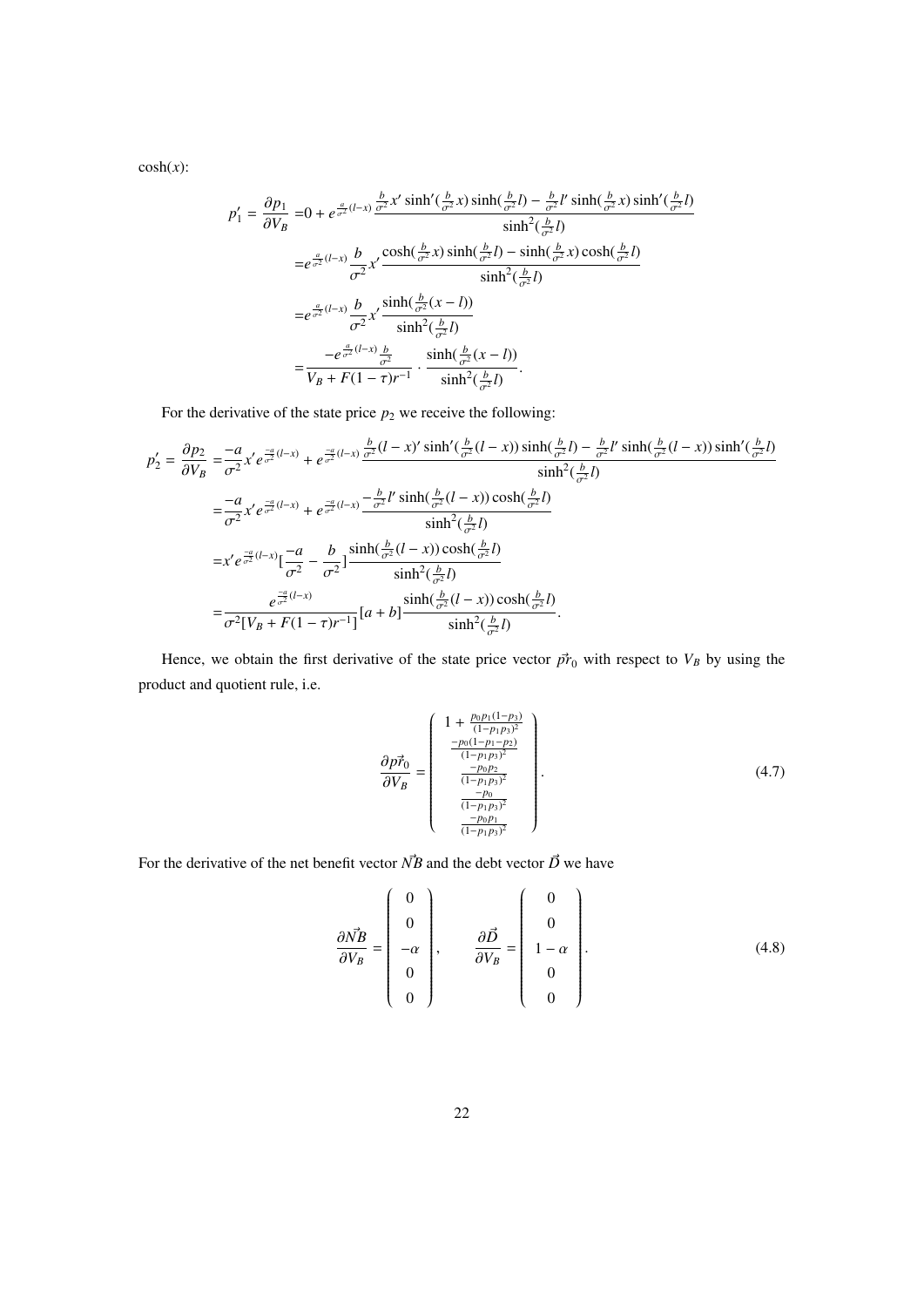In summary, we have to solve the following equation with the help of the product rule and linearity

$$
\frac{\partial E(V)}{\partial V_B} = \frac{\partial}{\partial V_B} [V + (\vec{(N}B) - \vec{(D)})p\vec{r}_0].\tag{4.9}
$$

Thus, we arrive at

$$
0 = 1 + \frac{p_0 p_2}{1 - p_1 p_3} + (\vec{NB} - \vec{D}) p \vec{r}_0'.
$$
 (4.10)

This implicit equation can be solved with the help of mathematical software such as Matlab and using some known methods, e.g. Newton's method.

Before we can compare the optimal bankruptcy trigger  $V_{B_{10}}^{*}$  from the IO-model with the optimal bankruptcy trigger in a single barrier world, such as the model of Leland (1994) (overindebtedness) or Couch et al. (2012) (illiquidity), we need to match the assumptions. As mentioned in section 3.1 we refer to a revenue process. Thus, we have to transfer the firm's asset approach in a single barrier world into a revenue's approach in a single barrier world<sup>9</sup>. Furthermore, two famous bankruptcy triggers are known in literature. On the one hand bankruptcy is triggered when the firm is overindebted. Leland (1994) investigates the implications to the optimal capital structure given this constraint. On the other hand bankruptcy can be declared when the firm is illiquid or breaks a covenant. Couch et al. (2012) base their investigations of valuing tax shields on this barrier. Adjusting the Leland model (overindebtedness) to the revenue process yields the following optimal bankruptcy trigger  $V_{B_{over}}^*$ .

$$
V_{B_{over}}^{*} = \frac{y}{1+y} \frac{C(1-\tau)}{r} - (1-\frac{y}{1+y}) \frac{F(1-\tau)}{r}.
$$
 (4.11)

When the fixed costs *F* equal zero we generate the standard Leland solution. The appropriate optimal bankruptcy trigger  $V_{B_{illiquid}}^*$  given illiquidity as the bankruptcy criterion with fixed costs *F* equal to zero resemble the standard solution given inCouch et al. (2012).

#### *4.2. Identification of the Optimal Coupon Payment C*

With the help of section 4.1 we are able to maximize our total firm value  $V^L$  given the optimal bankruptcy trigger  $V_{B_{l_O}}^*$ . This is done by endogenizing the coupon payments *C*. Thus, the coupon payment is no longer fixed and considered as a constant. Rather, we compute the first derivative of the total firm value  $V^L$  subject to C. Finally, we set the first derivative of the total firm value equal to zero, i.e.

$$
\frac{\partial V^L(V)}{\partial C} = 0.\tag{4.12}
$$

<sup>&</sup>lt;sup>9</sup> The firm's asset approach is given by the diffusion process  $\frac{dV}{V} = \mu dt + \sigma dW$ , where *V* represents the value of the firm's activities,  $\mu$  the constant growth rate,  $\sigma$  the constant volatility, and *W* a standard Brownian motion. *V* is usually known as the *asset value* of the firm.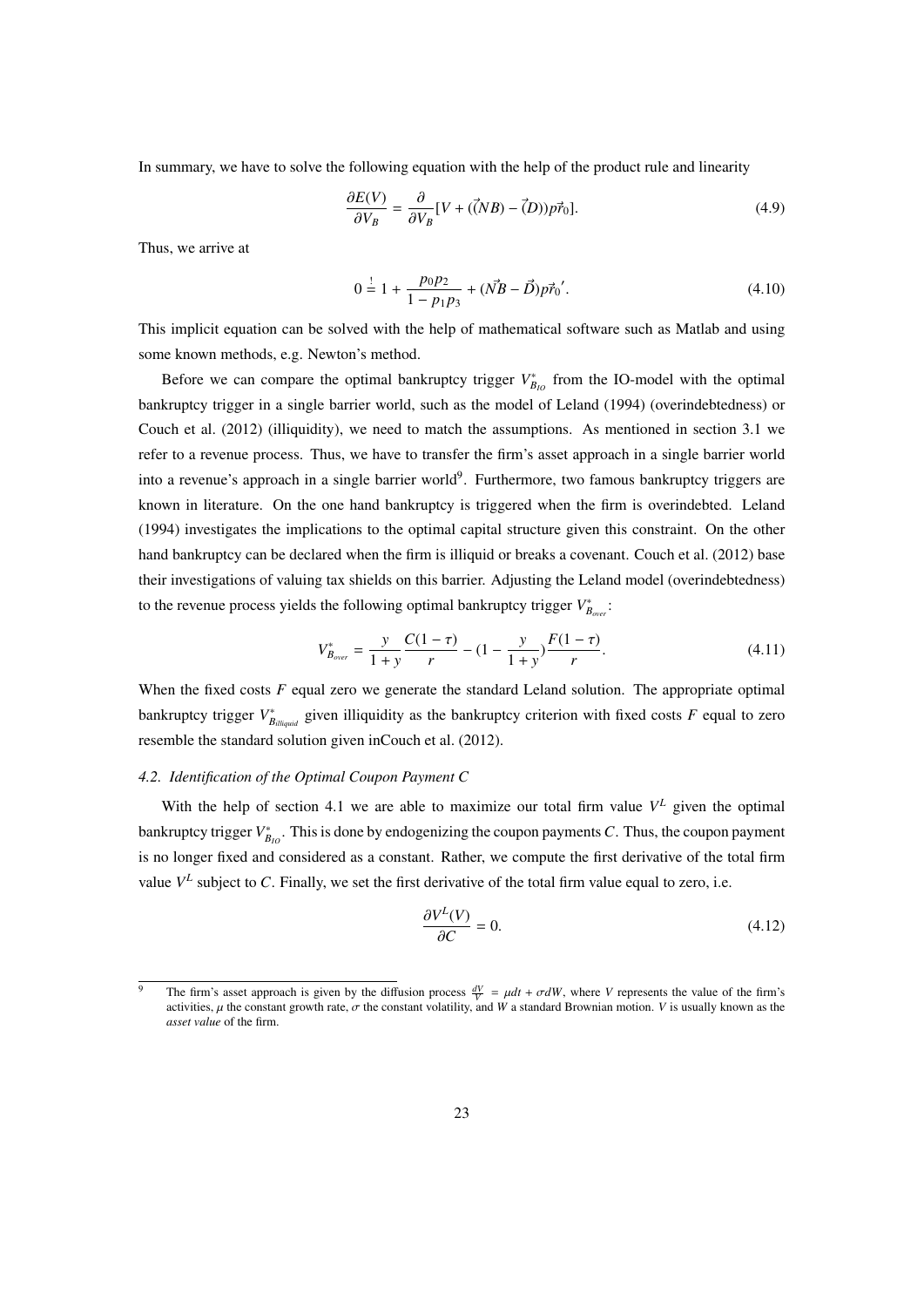Solving this equation for the optimal coupon  $C_{10}^*$  maximizes the total firm value. We will now compare the firm's maximizing coupon payment  $C_{IO}^*$  in a double barrier world with the firm maximizing coupon payment  $C^*_{over}$  and  $C^*_{illiquid}$  that are generated when either overindebtedness or illiquidity are the bankruptcy triggers. The following figure illustrates the findings graphically.

Figure 4: Optimal Capital Structure under the IO-Model, pure Illiquidity Model and pure Overindebtedness Model



**Figure 5:** This figure analyzes the firm value  $(V^L(V))$ -maximizing choice of coupon payments C for the IO-model in comparison to the classic models of illiquidity and overindebtedness. The blue, dashed line represents  $V^L(V)$  for different *C* with overindebtedness as a bankruptcy trigger. The violet, solid line represents the IO-model and the black, dashed-dotted line depicts the case of illiquidity. The chosen model parameters are as follows:  $r = 0.05$ ,  $\tau = 0.35$ ,  $R_0 = 25$ ,  $\mu = 0.02$ ,  $\sigma = 0.20$ ,  $\gamma = 0.70$ ,  $F = 0$ ,  $\delta = 1 - \tau$ ,  $\epsilon = 0.00$ , and  $\varphi = 2.5$ .

The figure shows the coupon level C subject to the total firm value  $V^L$ . Each of the three parables represent a different bankruptcy trigger. The curve on top is the function that arises if and only if overindebtedness is the only bankruptcy trigger. Analogously, the curve on bottom is generated if and only if illiquidity creates bankruptcy. The curve in the middle combines both approaches and represents the total firm value function with respect to *C* of the IO-model. The figure depicts four main aspects. (i) We can observe that all three curves are concave, i.e. there exists a global maximum. (ii) In case of overindebtedness the total firm value with respect to *C* is greater than in case of illiquidity. Taking both barriers into consideration provides a curve that lies in-between. (iii) The same holds true for the optimal coupon payments, i.e.  $C_{illiquid}^* < C_{IO}^* < C_{over}^*$ . Finally, (iv) if there is only overindebtedness as the bankruptcy trigger, the optimal coupon payment  $C_{over}^*$  is in the area of illiquidity. Thus, optimizing the total firm value with overindebtedness as the bankruptcy criterion provokes directly illiquidity.

As the figure shows, the double barrier approach provides solution that are in-between the rough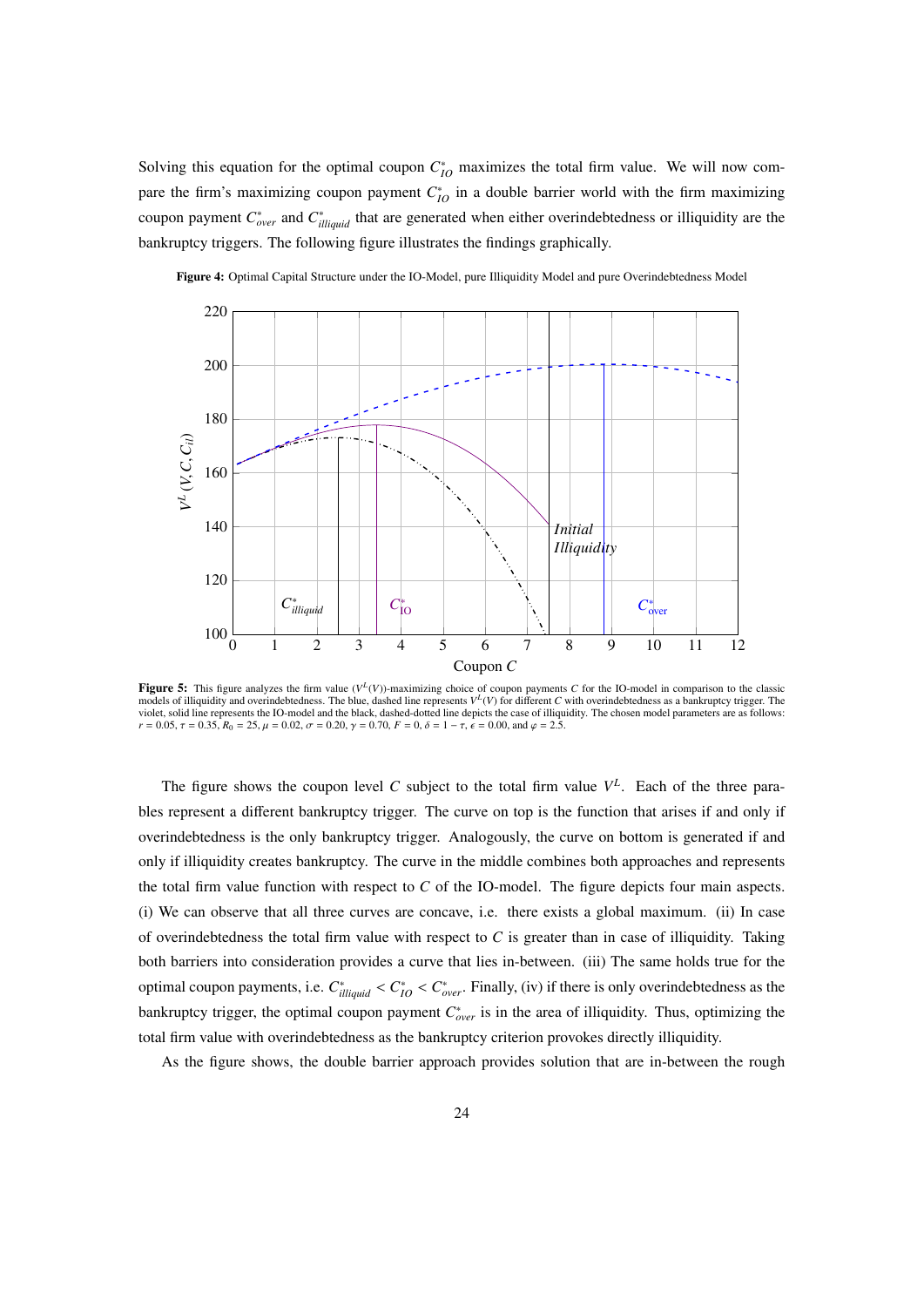constraints of overindebtedness and illiquidity. This is in accordance with the intuition. Moreover, the optimal coupon payment  $C_{IO}^*$  of the IO-model is in the area of liquidity.

#### *4.3. Extensions to the Optimization Framework - Endogenizing Debt Contract Parameters*

The IO-model provides insights beyond the discussed framework where the optimal capital structure is derived with an endogenously obtained  $V_B^*$  but otherwise given parameters. For instance, it allows for analyzing some standard debt contract parameters like the covenant ratio  $\delta$ . We are able to determine its impact on the optimal capital structure choice and to investigate whether an optimal  $\delta$  exists. Figure 6 depicts the analysis results when  $C$  and  $\delta$  can be freely chosen.



**Figure 6:** Levered Firm Value  $V^L(V)$  in dependence of Covenant Ratio  $\delta$  and Coupon Payment *C* 

The graph depicts how changing  $\delta$  and C impacts  $V^L(V)$ . For lower *delta* values the maximum levered firm value  $V^{L,*}(V)$  is achieved with higher choices of  $C^*$  and vice versa. The global optimum is at the minimum  $\delta$  of  $1 - \tau$ . The chosen model parameters are as follows:  $r = 0.05$ ,  $\tau = 0.35$ ,  $R_0 = 25, \mu = 0.02, \sigma = 0.20, \gamma = 0.70, F = 0, \epsilon = 0.00, \text{ and } \varphi = 2.5.$ 

As Figure 6 reveals, a higher  $\delta$  causes lower optimal choices of  $C^*$  and also reduces the optimal levered firm value  $V^{L,*}(V)$ . The results may surprise as we usually observe  $\delta$  values between 1 and 2 in corporate debt contracts. Two reasons for the discrepancy are identified:

(i) Debtholders in our setting are risk-neutral, i.e. they are only interested in an expected net present value of zero and do not discount riskier payoff structures. We demonstrate the effect of higher  $\delta$  values on the state price (discounted probability) of the BS in Table 2. Clearly, the state price  $pr_{(1-\alpha)V_B}^0$  decreases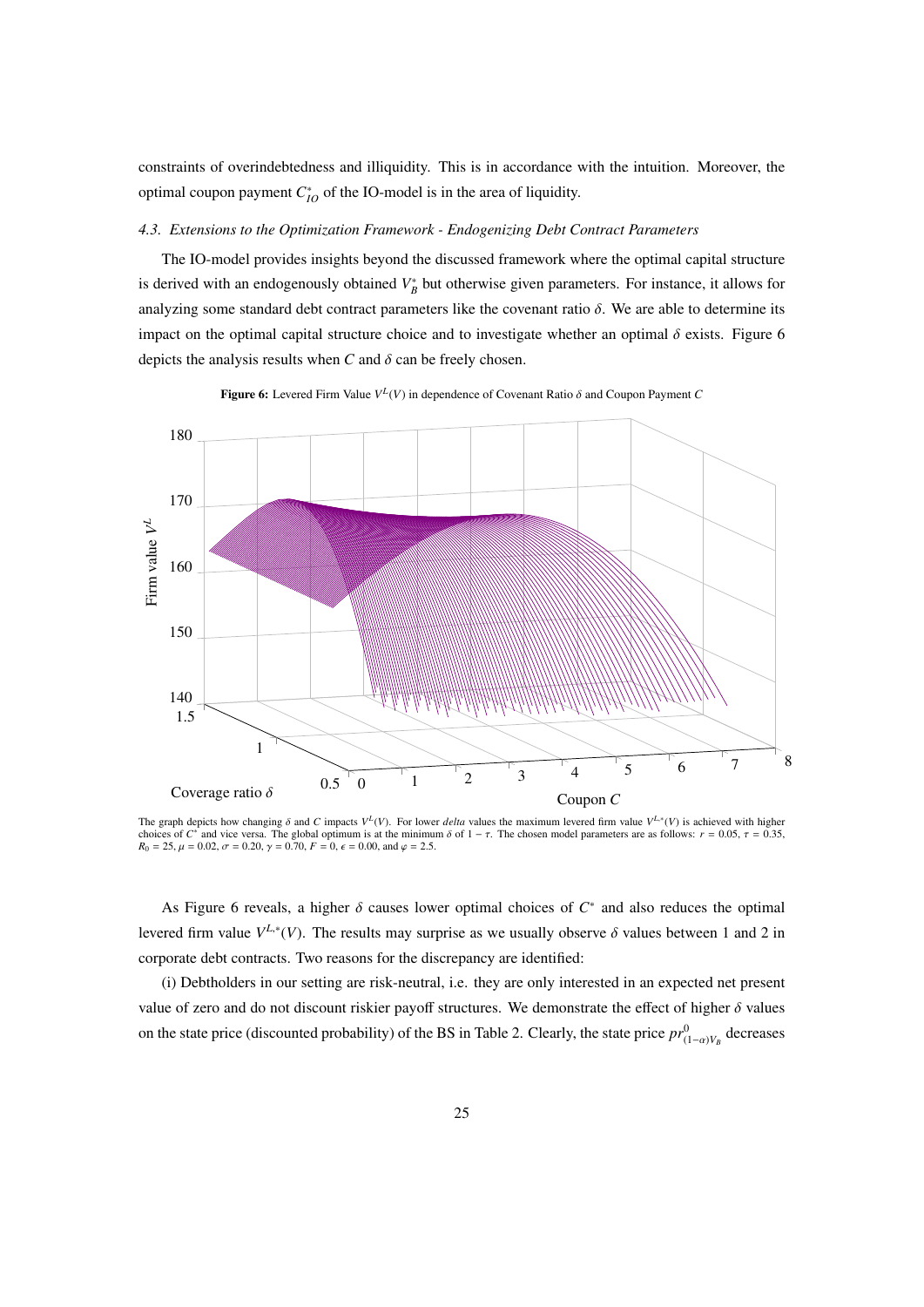with increasing  $\delta$ . Risk-averse debtholders value this fact while risk-neutral debtholders are indifferent. Thus, we may have found an indication for risk-aversion of debtholders.

| δ    | $\mathsf{\Gamma}^*$ | $V^{L,*}$ | $L^* = D(V)/V^{L,*}$ | $pr^0$<br>$(1-\alpha)V_B$ |
|------|---------------------|-----------|----------------------|---------------------------|
| 0.65 | 3.40                | 177.79    | 0.37                 | 0.21                      |
| 0.75 | 3.00                | 176.56    | 0.35                 | 0.20                      |
| 0.85 | 2.70                | 175.59    | 0.32                 | 0.20                      |
| 0.95 | 2.40                | 174.80    | 0.30                 | 0.18                      |
| 1.05 | 2.20                | 174.15    | 0.29                 | 0.18                      |
| 1.15 | 2.00                | 173.59    | 0.27                 | 0.17                      |

**Table 2:** Bankruptcy State Prices  $pr_{(1-\alpha)V_B}^0$  in dependence of the covenant ratio  $\delta$ 

The table illustrates how increasing  $\delta$  values lead to a lower bankruptcy risk (represented by a lower bankruptcy state price). This shows that debt holders which are not risk-neutral may actually insist on a  $\delta$  greater than  $1 - \tau$  depending on their risk appetite.

(ii) Information are symmetrically distributed in our setting, i.e. debtholders know the true  $V_B$  where equityholders file for bankruptcy. However, in reality this information is most likely only known to the equityholders themselves. Pretending a higher *V<sup>B</sup>* may result in better debt contracts. Debtholders shield themselves against such behavior with increased covenant ratios. Please note that the analysis of (ii) will be detailed in the next version of the working paper.

#### *4.4. Empirical Application of the IO-Model*

Finally, we test our model for firms publicly listed in the US. Our dataset, retrieved from Thomson-Reuters EIKON, is based on the logic of the Center for Research in Security Prices (CRSP). We consider all firms that have been listed on the NYSE, NASDAQ, NYSE MKT and NYSE ARCA between 1981 and 2016 including all leavers and joiners of this period. We exclude firms from finance and insurance (NAICS sector code 52) as well as firms with inconsistent data (e.g. constantly negative revenues) or not sufficient time series (less than 10 firm years). After these exclusions, our sample contains 4,845 firms and 97,001 firm-year observations with non-missing values for revenues, costs of goods sold (COGS), selling, general and administrative expenses (SGA), debt, total assets, and market capitalization.

In a first step we estimate the parameters of the stochastic revenue process, drift rate  $\mu$  and standard deviation  $\sigma$ . Moreover, we test whether the observed revenue paths could follow a geometric Brownian motion (gBm) by applying the Jarque-Bera (JB) test for normal distribution. In total, at the 5% interval we cannot reject the null hypothesis of the JB-test postulating that the considered process is not following a gBm for 47.5% of the firms. Thus, our basic model requirement is valid for almost half of the publicly listed firms in the US. Table 3 summarizes the test results for all NAICS sectors.

For the firms where the revenues follow a gBm we proceed with estimating the other parameters and calculate the average observed leverage  $L = D(V)/V^L(V)$ . While we can retrieve the estimates for the variable cost ratio  $\gamma$  and the fixed costs  $F$  from our dataset, we have to rely on other studies for the other missing parameters. We follow Glover (2016) in his industry-specific estimates of the expected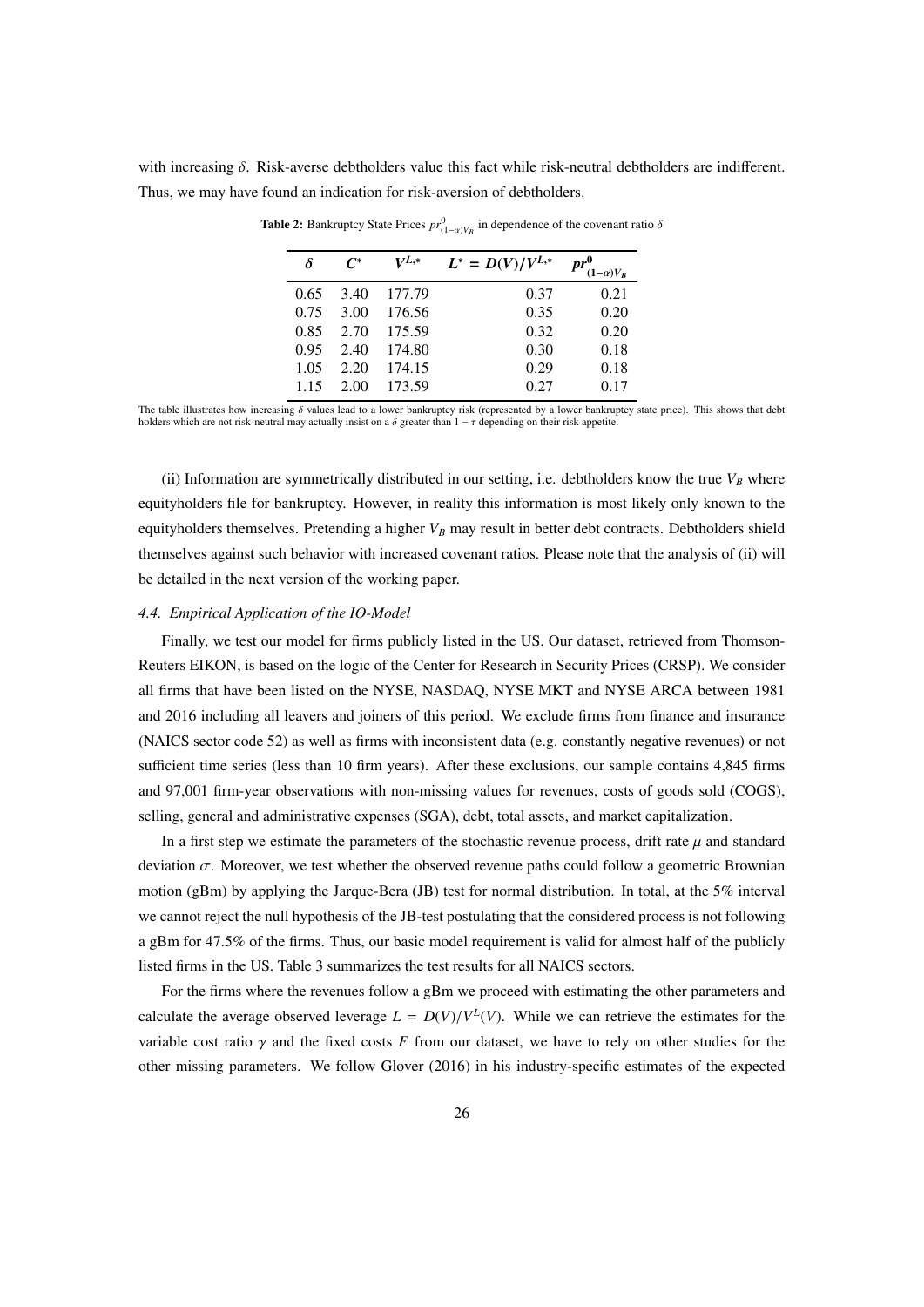|                                                  |                    |                 | N, Norm.-Dist.  | in %, Norm.-Dist. |                 |           |          |
|--------------------------------------------------|--------------------|-----------------|-----------------|-------------------|-----------------|-----------|----------|
| <b>NAICS</b> Sector                              | No. Of Firms $(N)$ | $\alpha = 0.05$ | $\alpha = 0.10$ | $\alpha = 0.05$   | $\alpha = 0.10$ | $\mu$     | $\sigma$ |
| Accommodation and Food Services                  | 96                 | 44              | 36              | 0.4583            | 0.3750          | 0.0264    | 0.1030   |
| Administrative, Support, Waste, Remediation      | 105                | 42              | 31              | 0.4000            | 0.2952          | 0.0253    | 0.2175   |
| Construction                                     | 77                 | 33              | 29              | 0.4286            | 0.3766          | 0.0110    | 0.2190   |
| Health Care and Social Assistance                | 103                | 31              | 27              | 0.3010            | 0.2621          | 0.0074    | 0.1824   |
| Information                                      | 529                | 256             | 216             | 0.4839            | 0.4083          | 0.0199    | 0.1776   |
| Manufacturing                                    | 1988               | 948             | 785             | 0.4769            | 0.3949          | $-0.0026$ | 0.1526   |
| Mining, Quarrying, and Oil and Gas Extraction    | 264                | 157             | 126             | 0.5947            | 0.4773          | 0.0117    | 0.2622   |
| Professional, Scientific, and Technical Services | 408                | 221             | 181             | 0.5417            | 0.4436          | 0.0014    | 0.1454   |
| Real Estate and Rental and Leasing               | 204                | 77              | 66              | 0.3775            | 0.3235          | 0.0392    | 0.1912   |
| Retail Trade                                     | 242                | 122             | 107             | 0.5041            | 0.4421          | 0.0438    | 0.1270   |
| Transportation and Warehousing                   | 143                | 56              | 46              | 0.3916            | 0.3217          | 0.0188    | 0.1607   |
| <b>Utilities</b>                                 | 103                | 41              | 33              | 0.3981            | 0.3204          | $-0.0054$ | 0.1780   |
| Wholesale Trade                                  | 147                | 69              | 55              | 0.4694            | 0.3741          | 0.0269    | 0.2304   |
| Others                                           | 110                | 48              | 41              | 0.4364            | 0.3727          | 0.0274    | 0.2014   |

Table 3: Normal-Distribution Test of the log-changes of *R<sup>t</sup>*

The table depicts the results of the Jarque-Bera test for normal distribution which we apply to examine the log-changes of the stochastic process  $R_t$ . The null hypothesis of the test is that the underlying process is normally distributed. Thus, choosing a higher significance level  $\alpha$  leads to a higher number of firms for which normal distribution is ruled out. The last two columns provide our estimations of the risk-neutral drift of the revenue process  $\mu$  and its standard deviation  $\sigma$ .

bankruptcy costs  $\alpha$ . For the illiquidity expenses  $\epsilon$  and the average covenant ratio  $\delta$  industry-specific estimates are not yet available. Thus, we apply the general estimates of Ertan and Karolyi (2016) to all industries. Please note that we have indexed the initial level of the stochastic process  $R_0$  to 100 in order to make all firms comparable. Table 4 summarizes our input choices.

To conclude, we obtain the optimal leverage based on the IO-model as well as for the pure illiquidity and pure overindebtedness model. These results are compared to the observed leverage ratios. The results are shown in Table 5.

The leverage ratios estimated by the IO-model show the lowest absolute deviation (Abs. Dev.) from the observed leverage except for the sector "Real Estate and Rental and Leasing" where the overindebtedness model performs slightly better. The IO-estimates lie within the one standard error range for 3 of the sectors and within a two standard error range for another 3 sectors. The pure illiquidity model underestimates optimal leverage consistently in all sectors while the pure overindebtedness model leads consistently to overestimation. None of the two models achieves results within one or two standard errors from the observed leverage. The results prove that the IO-model is a major step in explaining observed leverage ratios and delivers a new unique contribution to the capital structure literature.

#### 5. Conclusion

This article establishes the first dynamic corporate valuation model incorporating an illiquidity trigger and a bankruptcy trigger in a double barrier framework.

First, we introduce a general model of our framework which we carefully develop towards definitions of state prices and payout structures. Subsequently, we apply the general model to corporate valuation and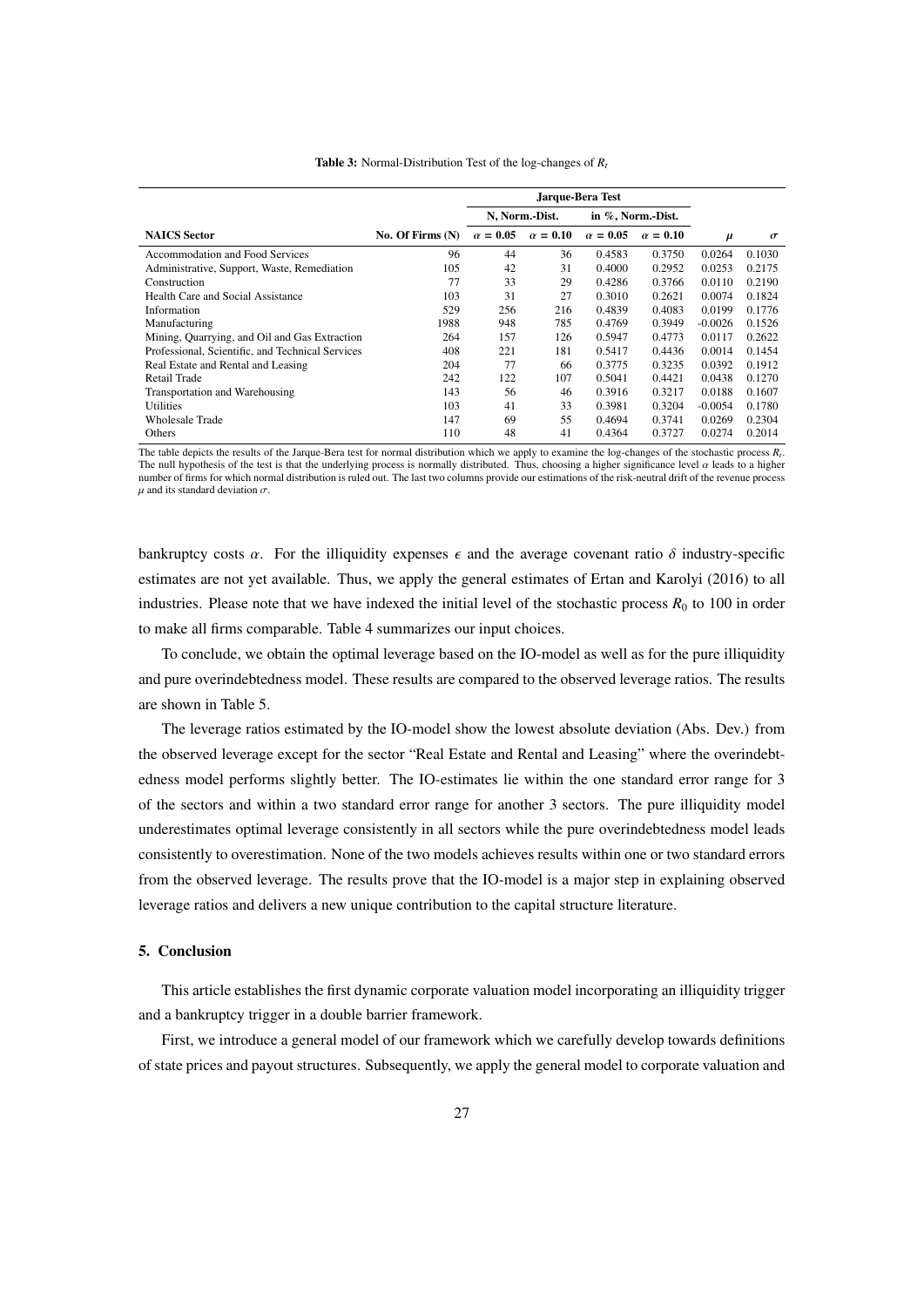| <b>NAICS</b> Sector                              |        | $\epsilon$ | $\delta$ | $\gamma$ | $\bm{F}$ | $R_0$ | $L = D(V)/V^L(V)$ |
|--------------------------------------------------|--------|------------|----------|----------|----------|-------|-------------------|
| Accommodation and Food Services<br>0.3890        |        | 0.04       | 1.00     | 0.6195   | 14.00    | 100   | 0.4594            |
| Administrative, Support, Waste, Remediation      | 0.4740 | 0.04       | 1.00     | 0.5110   | 23.04    | 100   | 0.1994            |
| Construction                                     | 0.3740 | 0.04       | 1.00     | 0.7220   | 18.83    | 100   | 0.4405            |
| Health Care and Social Assistance                | 0.4740 | 0.04       | 1.00     | 0.2483   | 51.35    | 100   | 0.5497            |
| Information                                      | 0.4740 | 0.04       | 1.00     | 0.3941   | 25.37    | 100   | 0.2927            |
| Manufacturing                                    | 0.3970 | 0.04       | 1.00     | 0.6915   | 15.85    | 100   | 0.3071            |
| Mining, Quarrying, and Oil and Gas Extraction    | 0.4630 | 0.04       | 1.00     | 0.5165   | 11.42    | 100   | 0.2535            |
| Professional, Scientific, and Technical Services | 0.4740 | 0.04       | 1.00     | 0.5131   | 33.90    | 100   | 0.2225            |
| Real Estate and Rental and Leasing               | 0.4740 | 0.04       | 1.00     | 0.4066   | 14.27    | 100   | 0.5412            |
| Retail Trade                                     | 0.4420 | 0.04       | 1.00     | 0.7026   | 19.19    | 100   | 0.2714            |
| Transportation and Warehousing                   | 0.4130 | 0.04       | 1.00     | 0.4513   | 27.16    | 100   | 0.4286            |
| <b>Utilities</b>                                 | 0.4740 | 0.04       | 1.00     | 0.3518   | 33.02    | 100   | 0.4531            |
| <b>Wholesale Trade</b>                           | 0.4420 | 0.04       | 1.00     | 0.7382   | 23.74    | 100   | 0.2923            |
| Others                                           | 0.4598 | 0.04       | 1.00     | 0.5824   | 23.69    | 100   | 0.2683            |

Table 4: Input Parameters of the IO-Model and Observed Leverage

The table provides an overview of the chosen input parameters for each NAICS sector. For the bankruptcy costs  $\alpha$  we follow the estimates of Glover (2016). Regarding the illiquidity expenses  $\epsilon$  and the average covenant ratio  $\delta$  industry-specific estimates are not yet available. Thus, we apply the general estimates of Ertan and Karolyi (2016) to all industries. The starting point of the stochastic revenue process  $R_0$  is indexed to 100. The estimates<br>for the variable cost ratio  $\gamma$  and the fixed costs F are based

|                                                  | <b>Observed</b> |             |        | <b>Illiquidity</b> |        | <b>IO-Model</b> |        | <b>Overindebtedness</b> |
|--------------------------------------------------|-----------------|-------------|--------|--------------------|--------|-----------------|--------|-------------------------|
| <b>NAICS Sector</b>                              |                 | 1 Std. Err. | $L^*$  | Abs. Dev.          | $L^*$  | Abs. Dev.       | $L^*$  | Abs. Dev.               |
| Accommodation and Food Services                  | 0.4594          | 0.0742      | 0.1861 | 0.2734             | 0.3096 | 0.1498          | 0.7942 | 0.3348                  |
| Administrative, Support, Waste, Remediation      | 0.1994          | 0.0380      | 0.1599 | 0.0394             | 0.2985 | 0.0991          | 0.8064 | 0.6071                  |
| Construction                                     | 0.4405          | 0.0376      | 0.1442 | 0.2962             | 0.3658 | 0.0747          | 0.6620 | 0.2215                  |
| Health Care and Social Assistance                | 0.5497          | 0.0430      | 0.0662 | 0.4835             | 0.4627 | 0.0871          | 0.6554 | 0.1057                  |
| Information                                      | 0.2927          | 0.0160      | 0.0316 | 0.2611             | 0.2236 | 0.0691          | 0.8629 | 0.5703                  |
| Manufacturing                                    | 0.3071          | 0.0084      | 0.0472 | 0.2599             | 0.3252 | 0.0181          | 0.6746 | 0.3675                  |
| Mining, Quarrying, and Oil and Gas Extraction    | 0.2535          | 0.0142      | 0.0125 | 0.2410             | 0.2450 | 0.0085          | 0.6359 | 0.3824                  |
| Professional, Scientific, and Technical Services | 0.2225          | 0.0127      | 0.0974 | 0.1251             | 0.2227 | 0.0003          | 0.6897 | 0.4672                  |
| Real Estate and Rental and Leasing               | 0.5412          | 0.0268      | 0.0149 | 0.5263             | 0.1584 | 0.3828          | 0.7198 | 0.1786                  |
| Retail Trade                                     | 0.2714          | 0.0170      | 0.0412 | 0.2302             | 0.3017 | 0.0303          | 0.6859 | 0.4145                  |
| Transportation and Warehousing                   | 0.4286          | 0.0252      | 0.0452 | 0.3834             | 0.2446 | 0.1840          | 0.7138 | 0.2852                  |
| Utilities                                        | 0.4531          | 0.0259      | 0.0104 | 0.4427             | 0.4583 | 0.0051          | 0.6323 | 0.1791                  |
| Wholesale Trade                                  | 0.2923          | 0.0337      | 0.0459 | 0.2464             | 0.1329 | 0.1594          | 0.6626 | 0.3703                  |
| Others                                           | 0.2683          | 0.0242      | 0.0936 | 0.1747             | 0.1689 | 0.0994          | 0.6880 | 0.4197                  |

Table 5: Optimal Capital Structure Estimates versus Observed Leverage for NAICS Sectors

This table summarizes the optimal leverage ratios  $L^* = D(V)/V^{L,*}(V)$  generated by the IO-model, and for a pure illiquidity or overindebtedness trigger.<br>The results are compared to the observed average leverage L for all NAI for each of the three models (Abs. Dev.).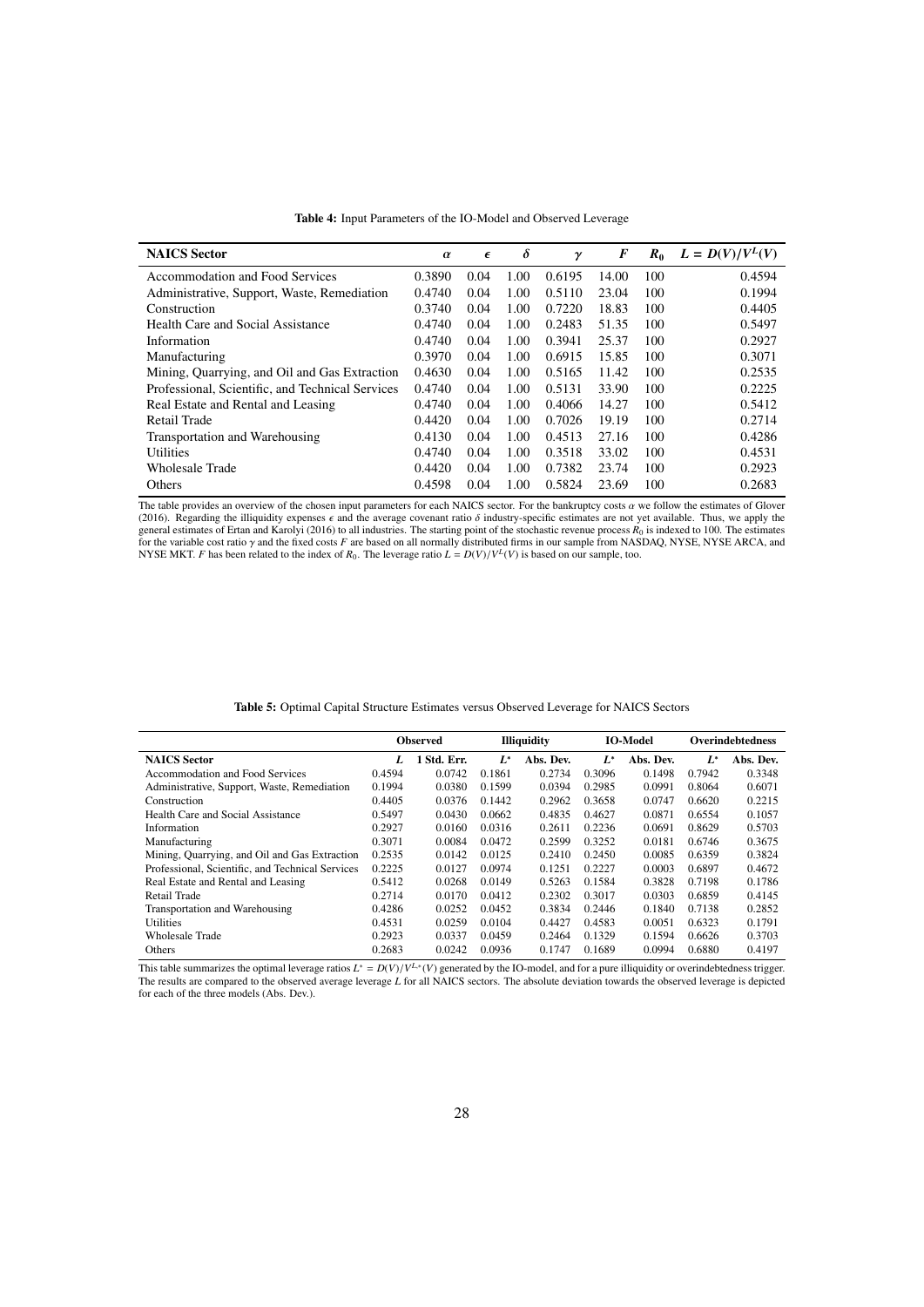the problem of optimal capital structure. Thereby, we create the illiquidity-overindebtedness (IO-) model which allows us to price all components of debt and equity value. Finally, we compare our solution to the two classic cases of only considering one of the two boundaries. The results we obtain lie in-between and explain observed capital structure choices much better than the existing models as we demonstrate by an empirical study of the US market.

Moreover, our general model proves to be relevant in many other research areas. Two examples may be mentioned: (i) The problem of modeling optimal counter-cyclical policies (monetary policy and government investment programs) could be treated in such a framework where the lower-upper boundary (illiquidity) triggers e.g. an investment program for a specific industry. Hitting the lower boundary (bankruptcy) could lead to a stop of the program as there is no positive prospect for the industry and the upper-upper boundary could represent a stop of the program as the industry has recovered. (ii) In a biological application, the flu diffusion can be described with our model as it stays normally within an endemic steady state but can suddenly become epidemic (or indeed pandemic like the 1918 flu pandemic) if its infection rate surpasses a special critical value, and it can also return to endemic state.

The model also provides a good base for further extensions. For instance, it is sometimes observed in reality that the stochastic process jumps whenever the illiquidity boundary is hit which is easily implementable into the existing framework. Additionally, adjustments in the payout structure can be simply executed as we provide a general framework for all kinds of payout. Beyond that further empirical studies in the field of corporate finance (e.g. cost of capital, probability of default) can be based upon the model.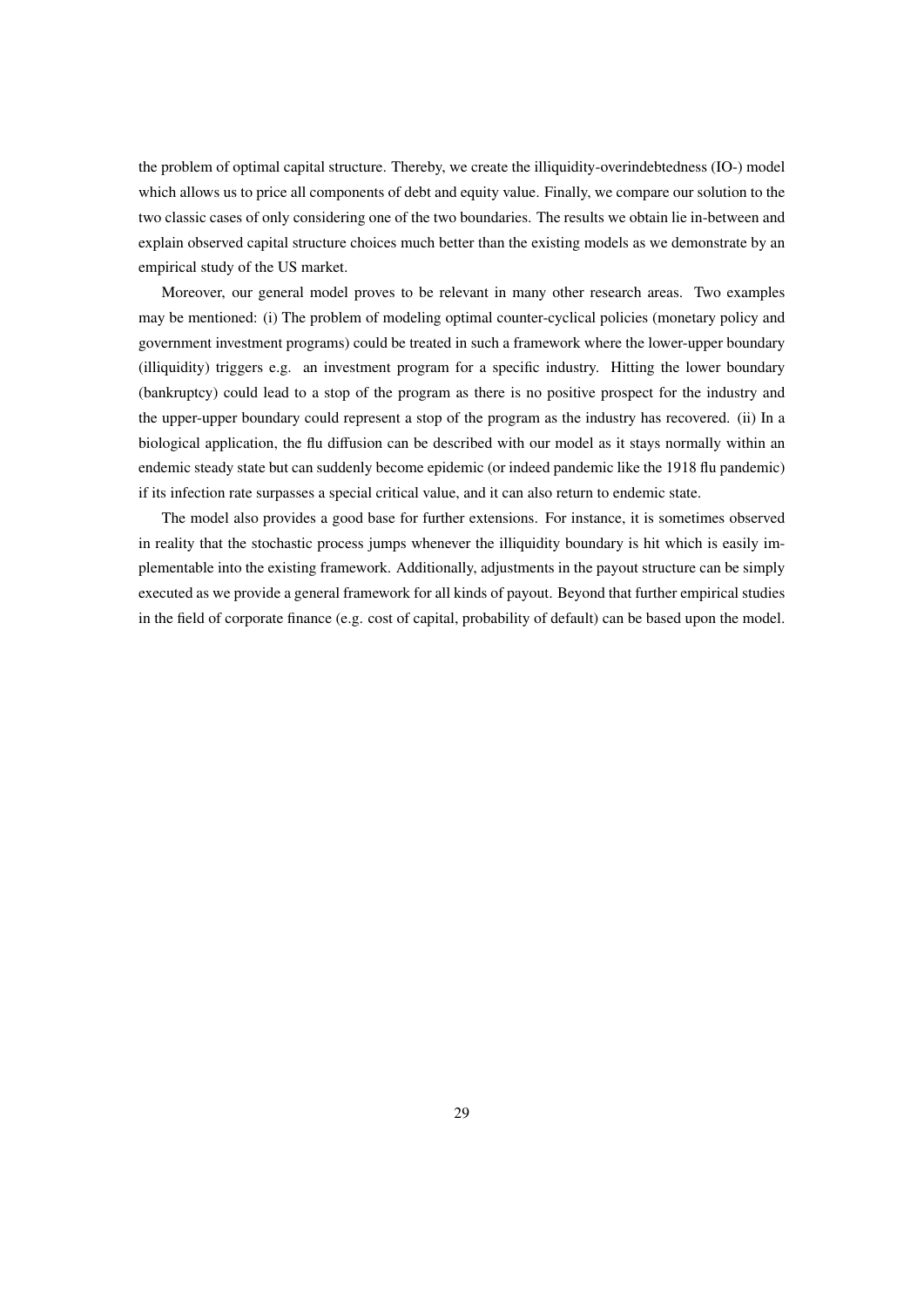#### References

- Achleitner, A.-K., Braun, R., Hinterramskogler, B., Tappeiner, F., 2012. Structure and determinants of financial covenants in leveraged buyouts. Review of Finance 16, 647–684.
- Couch, R., Dothan, M., Wu, W., 2012. Interest tax shields: A barrier options approach. Review of Quantitative Finance and Accounting 39, 123–146.
- Danis, A., Rettl, D. A., Whited, T. M., 2014. Refinancing, profitability, and capital structure. Journal of Financial Economics 114, 424–443.
- Ertan, A., Karolyi, S. A., June 2016. Debt covenants and the expected cost of technical default, available at SSRN: http://ssrn.com/abstract=2795226.
- Glover, B., 2016. The expected cost of default. Journal of Financial Economics 119 (2), 284–299.
- Goldstein, R., Ju, N., Leland, H. E., 2001. An EBIT-based model of dynamic capital structure. Journal of Business 74 (4), 483–512.
- Hackbarth, D., Hennessy, C., Leland, H. E., 2007. Can the tradeoff theory explain debt structure? Review of Financial Studies 20 (5), 1389–1428.
- Huang, J.-Z., Huang, M., 2012. How much of the corporate-treasury yield spread is due to credit risk? The Review of Asset Pricing Studies 2 (2), 153–202.
- Kim, J., Ramaswamy, K., Sundaresan, S., 1993. Does default risk in coupons affect the valuation of corporate bonds?: A contingent claims model. Financial Management.
- Leland, H. E., 1994. Corporate debt value, bond covenants, and optimal capital structure. Journal of Finance 49 (4), 1213–1252.
- Leland, H. E., 2004. Predictions of default probabilities in structural models of debt. Journal of Investment Management 2 (2).
- Leland, H. E., 2006. Structural models in corporate finance. In: Bendheim Lectures in Finance Princeton University.
- Leland, H. E., Toft, K. B., July 1996. Optimal capital structure, endogenous bankruptcy, and the term structure of credit spreads. Journal of Finance 51 (3), 987–1019.
- Merton, R. C., May 1974. On the pricing of corporate debt: The risk structure of interest rates. Journal of Finance 29 (2), 449–470.
- Pelsser, A., 2000. Pricing double barrier options using laplace transforms. Finance and Stochastics 4, 95–104.